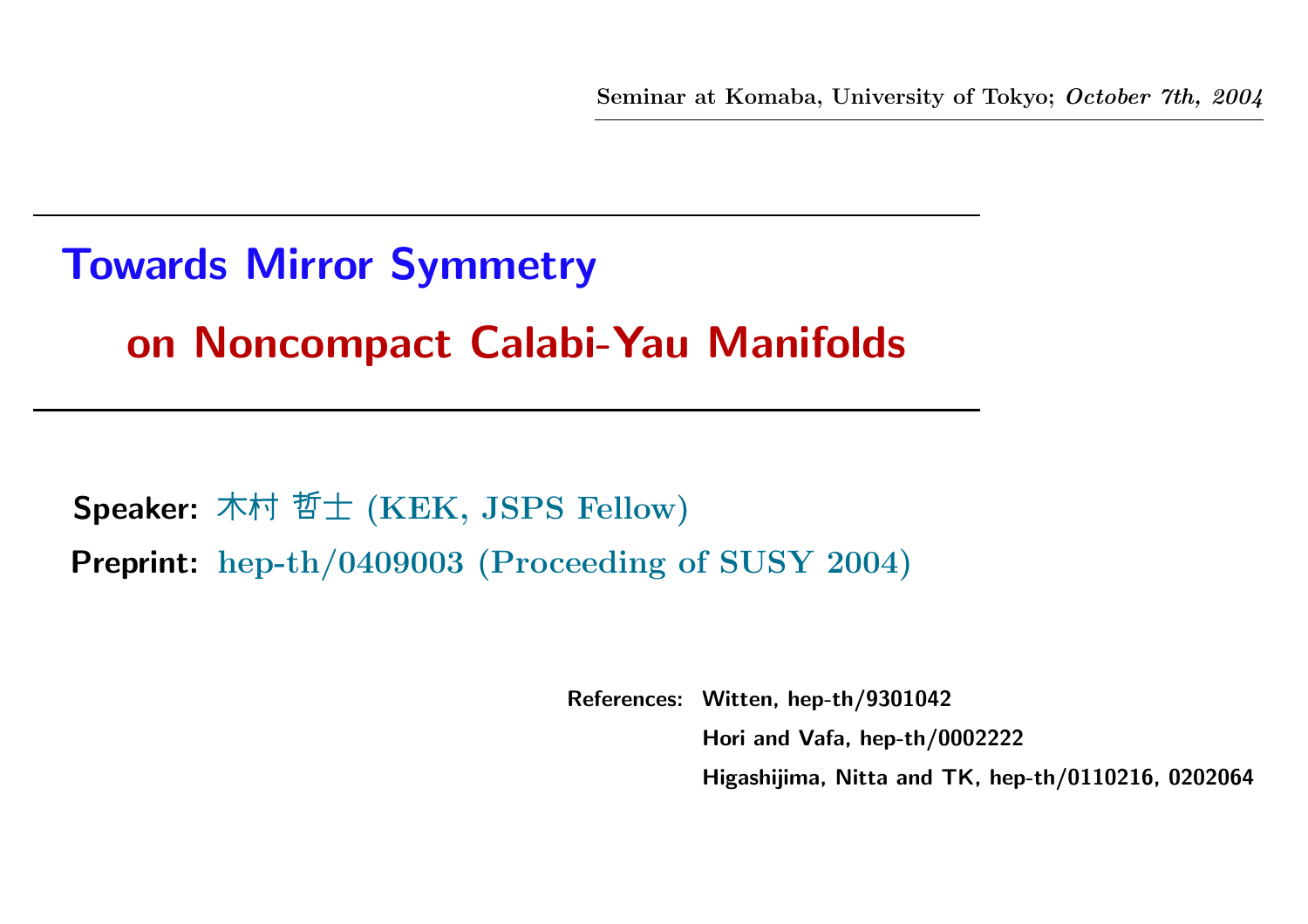## String theory is <sup>a</sup> powerful framework

- Perturbative calculation around smooth spacetime backgrounds
- (Ultimately) unified theory  $\boldsymbol{\nabla}$

gravitational/strong/weak/electromagnetic interactions

Possibility to generate 4-dim. spacetime

heterotic/IIA/IIB string on compact Calabi-Yau 3-fold, on <sup>D</sup>3-branes, etc.

Mirror Symmetry between string theories on different CY's unification of various SCFTs and (algebraic) geometries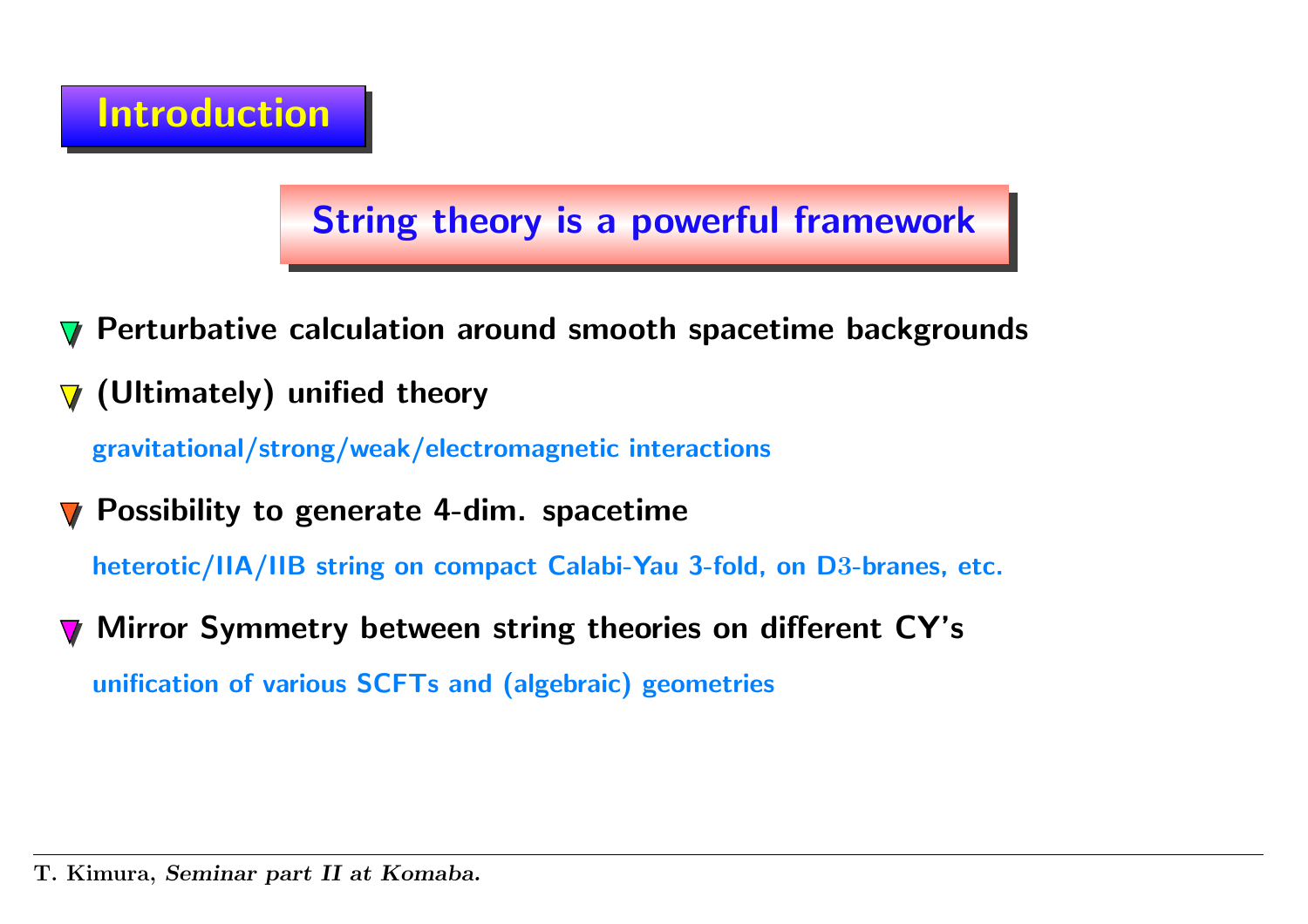Gauged linear sigma model E. Witten (1993), K. Hori and C. Vafa (2000)

 $\mathcal{N} = (2, 2)$  SUSY gauge theory with matters (FI:  $t \equiv r - i\theta$ )

$$
\mathcal{L} = \int d^4 \theta \left\{ -\frac{1}{e^2} \overline{\Sigma} \Sigma + \sum_a \overline{\Phi}_a e^{2Q_a V} \Phi_a \right\} + \left( \frac{1}{\sqrt{2}} \int d^2 \tilde{\theta} \left( -\Sigma t \right) + c.c. \right) + \left( \int d^2 \theta W_{\text{GLSM}}(\Phi_a) + c.c. \right)
$$

$$
\nabla \begin{bmatrix}\n\Phi_a: \text{ charged chiral superfield, } \overline{D}_{\pm} \Phi_a = 0 \\
\Sigma: \text{ twisted chiral superfield, } \overline{D}_{+} \Sigma = D_{-} \Sigma = 0 \,, \ \Sigma = \frac{1}{\sqrt{2}} \overline{D}_{+} D_{-} V \\
\nabla 2 \Im \mathcal{D} \text{ phase:}
$$

 ${\rm FI}\gg 0:$  differential-geometric phase  $\;\rightarrow\;$  SUSY NLSM  $\mathrm{FI} \ll 0$  : algebro-gemetric phase  $\quad \rightarrow \; \mathsf{LG}$ , orbifold, SCFT

LG model から CY 多様体の位相的情報を引き出せる (CY/LG対応)

harmonic forms <sup>↔</sup> NS-NS chiral primary states

GLSM の T-dual model の IR limit には "Mirror" geometry が登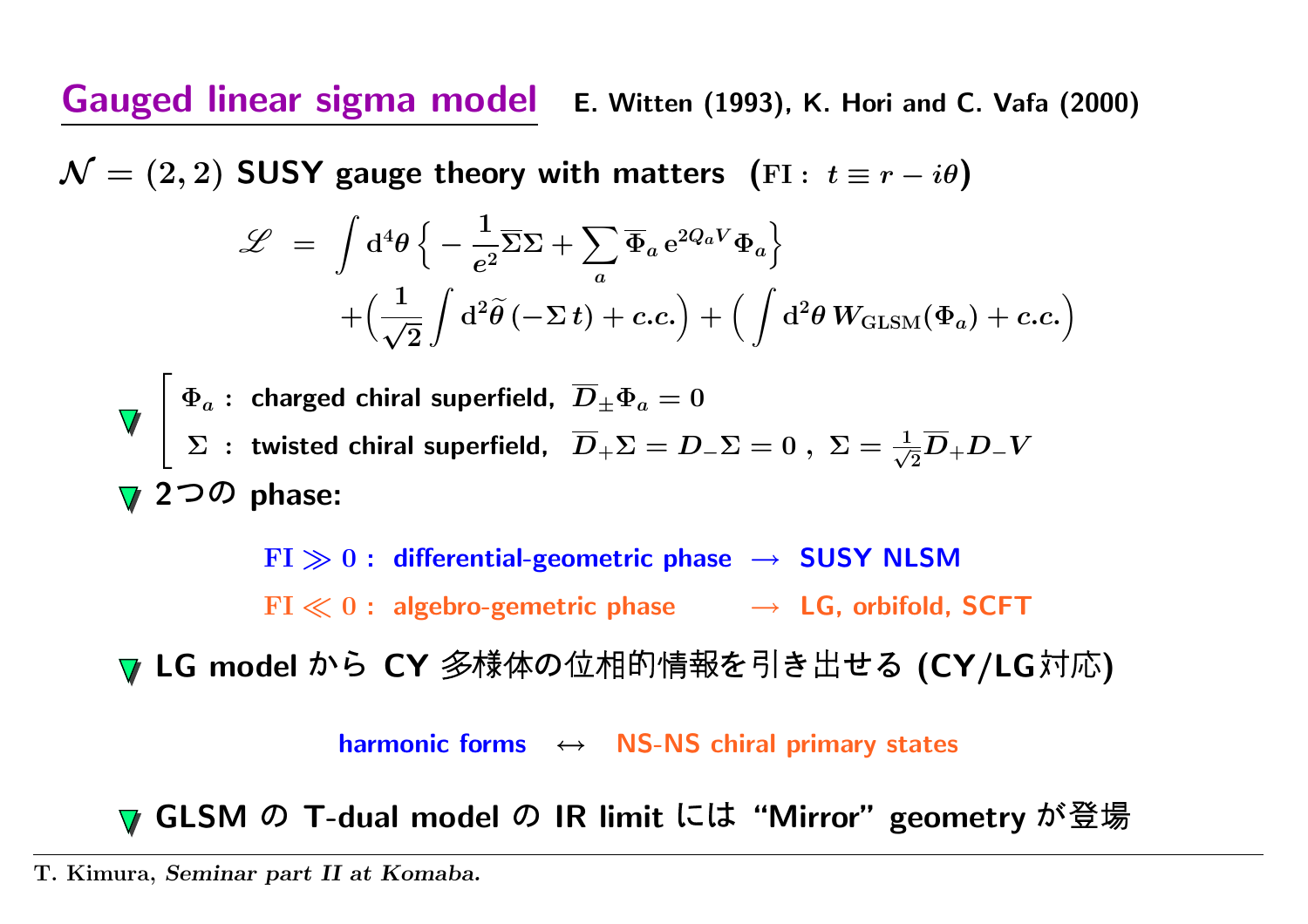

$$
W \;=\; X_1^5 + X_2^5 + X_3^5 + X_4^5 + X_5^5 \newline \hspace*{1.5em}\widetilde{W} \;=\; \widetilde{X}_1^5 + \widetilde{X}_2^5 + \widetilde{X}_3^5 + \widetilde{X}_4^5 + \widetilde{X}_5^5 + \mathrm{e}^{t/5} \widetilde{X}_1 \widetilde{X}_2 \widetilde{X}_3 \widetilde{X}_4 \widetilde{X}_5 \newline h_{21}(\mathbb{C} \mathrm{P}^4[5]) = h_{11}(\mathbb{C} \mathrm{P}^4[5]/(\mathbb{Z}_5)^3) = 101 \; , \qquad h_{11}(\mathbb{C} \mathrm{P}^4[5]) = h_{21}(\mathbb{C} \mathrm{P}^4[5]/(\mathbb{Z}_5)^3) = 1
$$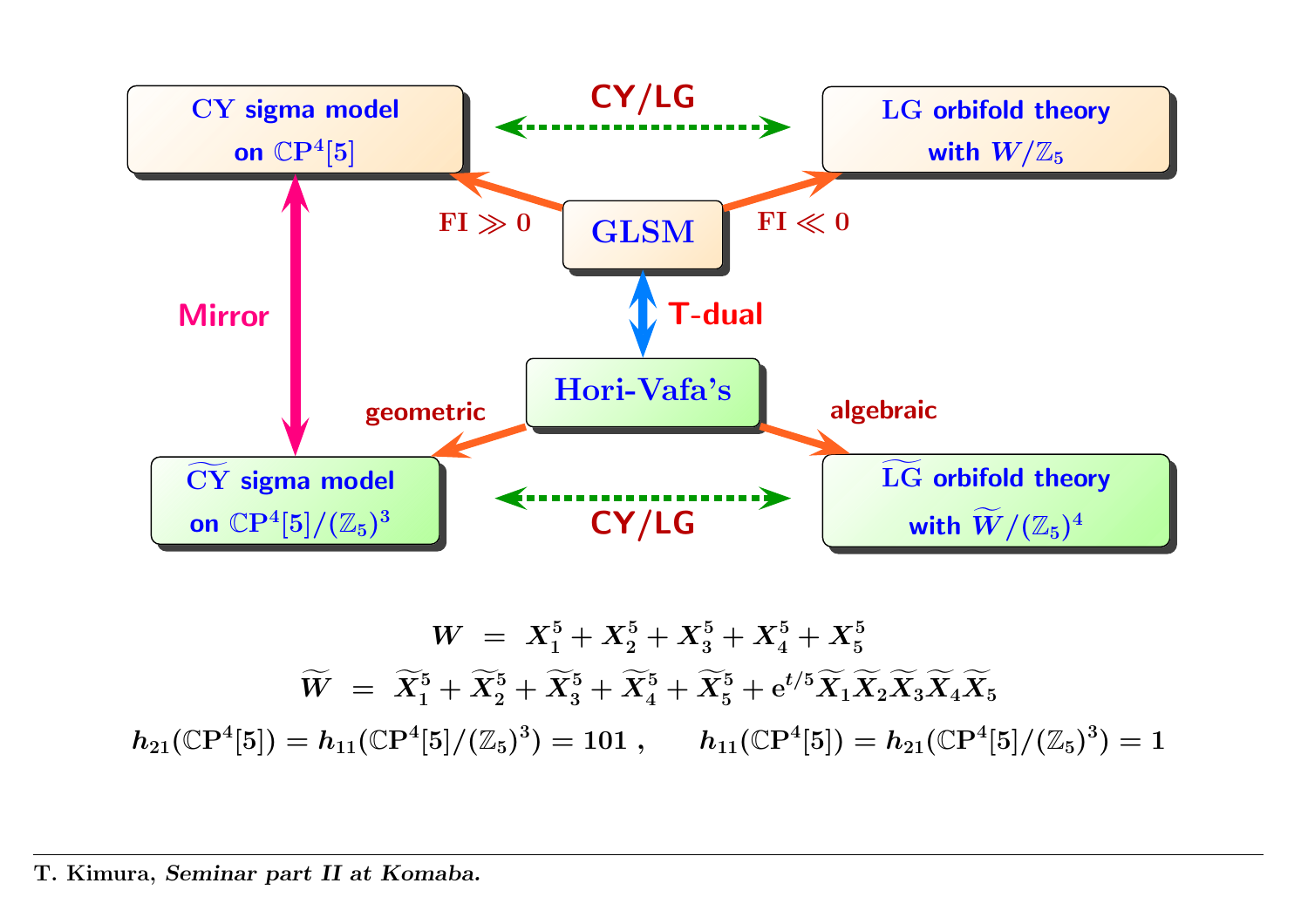inspired by Seiberg-Witten theory for 4-dim.  $\mathcal{N}=2$   $SU(2)$  SYM

Powerful tool to understand nonperturbative effects in field theories massless particles coming from singularity in CY lift up to M-theory on (non)singular manifolds with special holonomies

We can construct metrics on noncompact CY

research supersymmetric NLSMs as one-loop finite models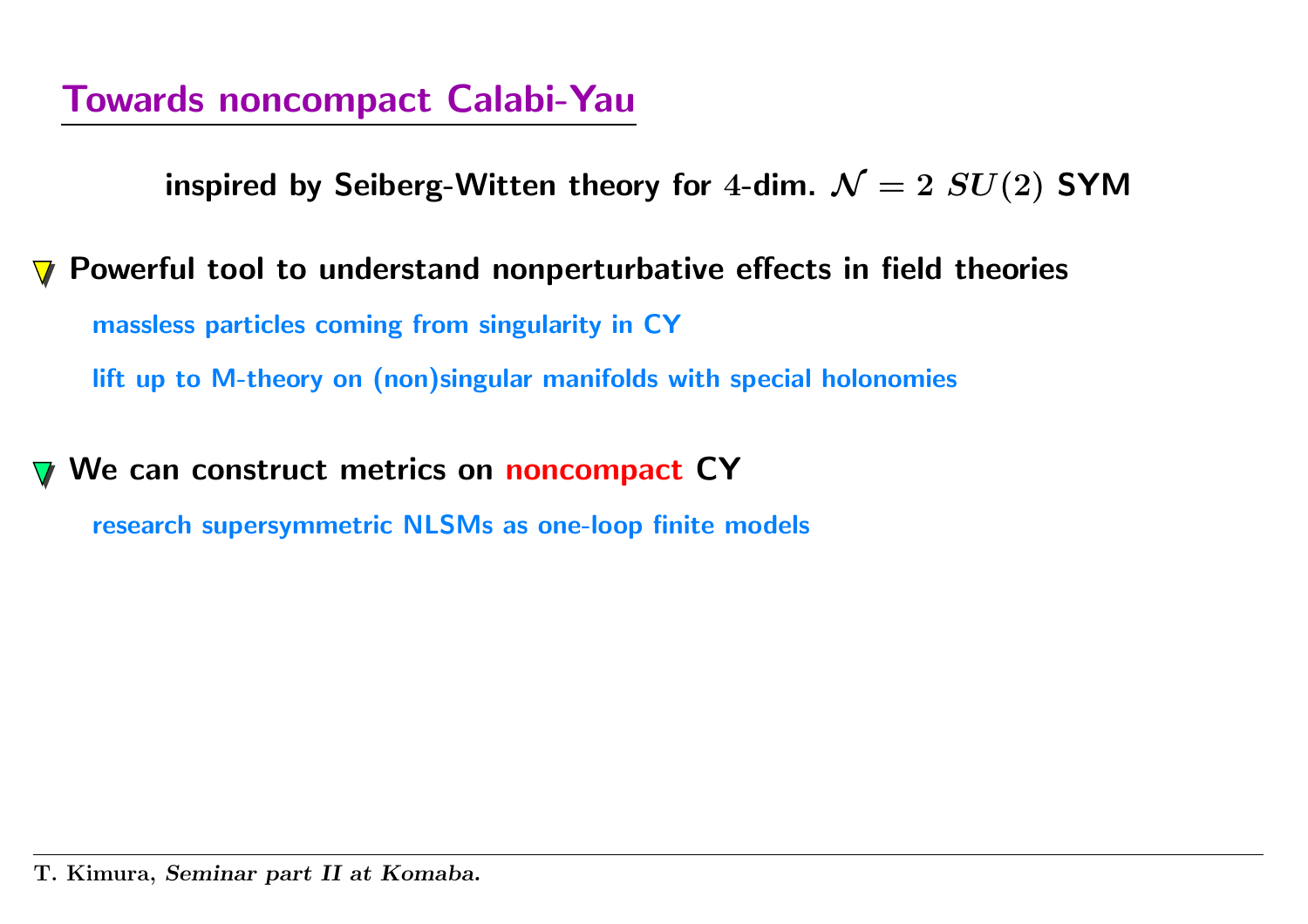### Metrics on

(K.Higashijima, M.Nitta and TK, 2001, 2002)

| line bundles                                                                                         | total dim. D              | dual Coxeter $C$   | "orbifolding" $\ell$ |  |
|------------------------------------------------------------------------------------------------------|---------------------------|--------------------|----------------------|--|
| $\mathbb{C} \ltimes \left( \mathbb{C} \mathrm{P}^{N-1} = \frac{SU(N)}{SU(N-1) \times U(1)} \right).$ | $1 + (N - 1)$             | $\bm{N}$           | $\boldsymbol{N}$     |  |
| $\mathbb{C} \ltimes \left( Q^{N-2} = \frac{SO(N)}{SO(N-2) \times U(1)} \right).$                     | $1 + (N - 2)$             | $\boldsymbol{N-2}$ | $\boldsymbol{N-2}$   |  |
| $\mathbb{C} \ltimes E_6/[SO(10) \times U(1)]$                                                        | $1 + 16$                  | 12                 | 12                   |  |
| $\mathbb{C} \ltimes E_7/[E_6 \times U(1)]$                                                           | $1 + 27$                  | 18                 | 18                   |  |
| $\mathbb{C} \ltimes \left( \mathbf{G}_{N,M} = \frac{U(N)}{U(N-M) \times U(M)} \right).$              | $1+M(N-M)$                | $\boldsymbol{N}$   | MN                   |  |
| $\mathbb{C} \ltimes SO(2N)/U(N)$                                                                     | $1 + \frac{1}{2}N(N-1)$   | $\boldsymbol{N-1}$ | $N(N-1)$             |  |
| $\mathbb{C} \ltimes Sp(N)/U(N)$                                                                      | $1 + \frac{1}{2}N(N + 1)$ | $\,N+1$            | $N(N+1)$             |  |

 $\mathcal{K}'_{\text{noncompact}}(\rho,\varphi) \;=\; \left(\mathrm{e}^{CX} + b\right)^{1/D}\,,\quad \ \ X \;=\; \log|\rho^{1/\ell}|^2 + K_{\text{compact}}(\varphi)$  $K_{\mathbb{C}P^{N-1}}(\varphi) = r \log \left(1 + \sum_{i=1}^{N-1} |\varphi_i|^2\right)$ 

What are their mirror geometries?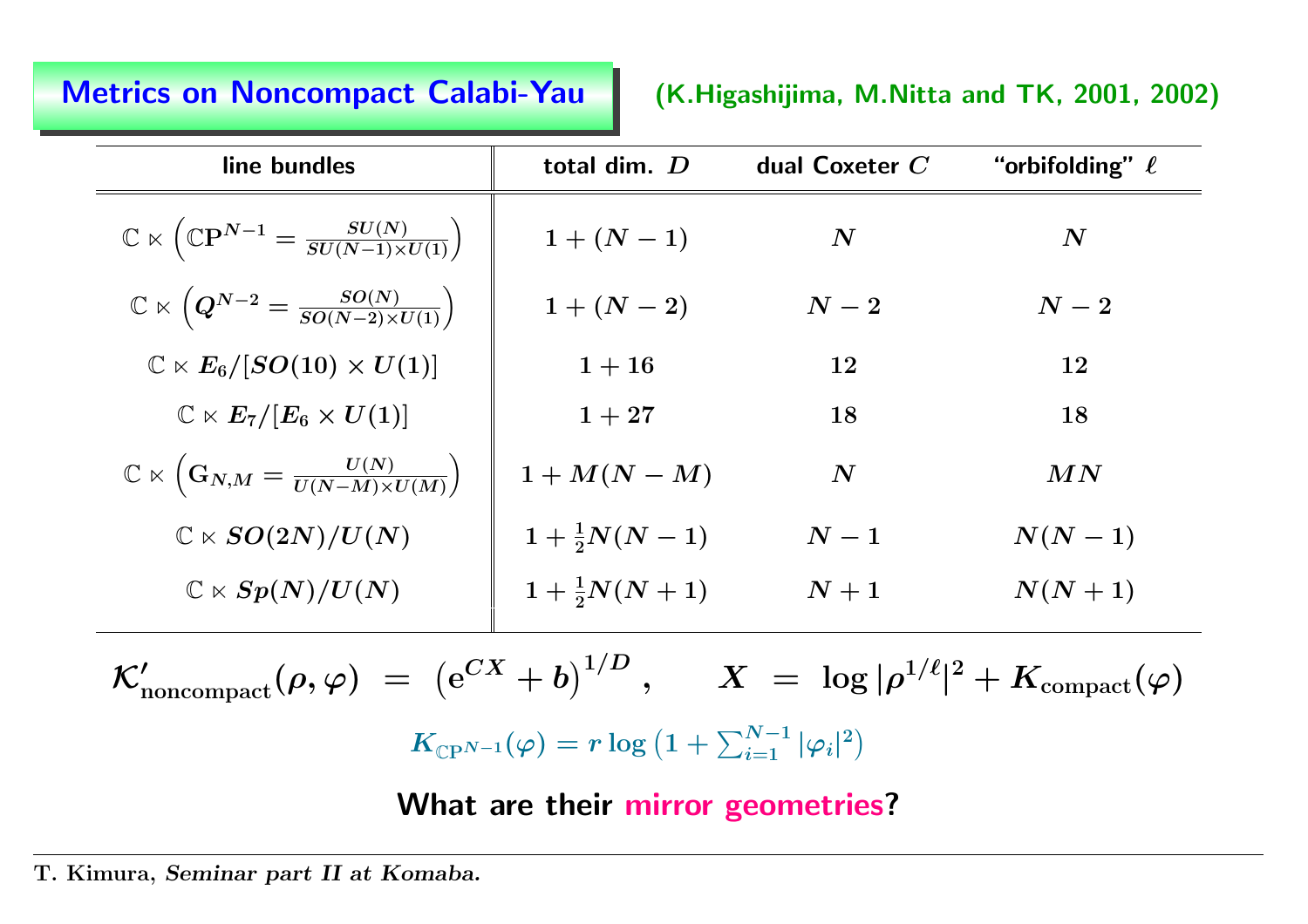## Another motivation

Higashijima-Nitta-TK (2001∼2002):

 ${\sf SUSY}$  nonlinear sigma models  $=$  geometric description of noncompact  ${\sf CY}$ 

## How about SCFT description?

Giveon-Kutasov, Eguchi-Sugawara (1999 $\sim$ ), etc.:

 $\mathcal{N}=2$  Liouville  $\otimes$  Landau-Ginzburg = SCFT description of noncompact CY

Why direct product?  $\begin{pmatrix} \text{holographic picture of} \\ \mathbb{R}^{d-1,1}\times \text{(non)singular CY} \end{pmatrix}$ 

T. Kimura (2002 $\sim$ ): GLSM for  $\mathcal{O}(-N+\ell)$  bundle on  $\mathbb{C}\mathrm{P}^{N-1}[\ell]$ 

T. Kimura, Seminar part II at Komaba.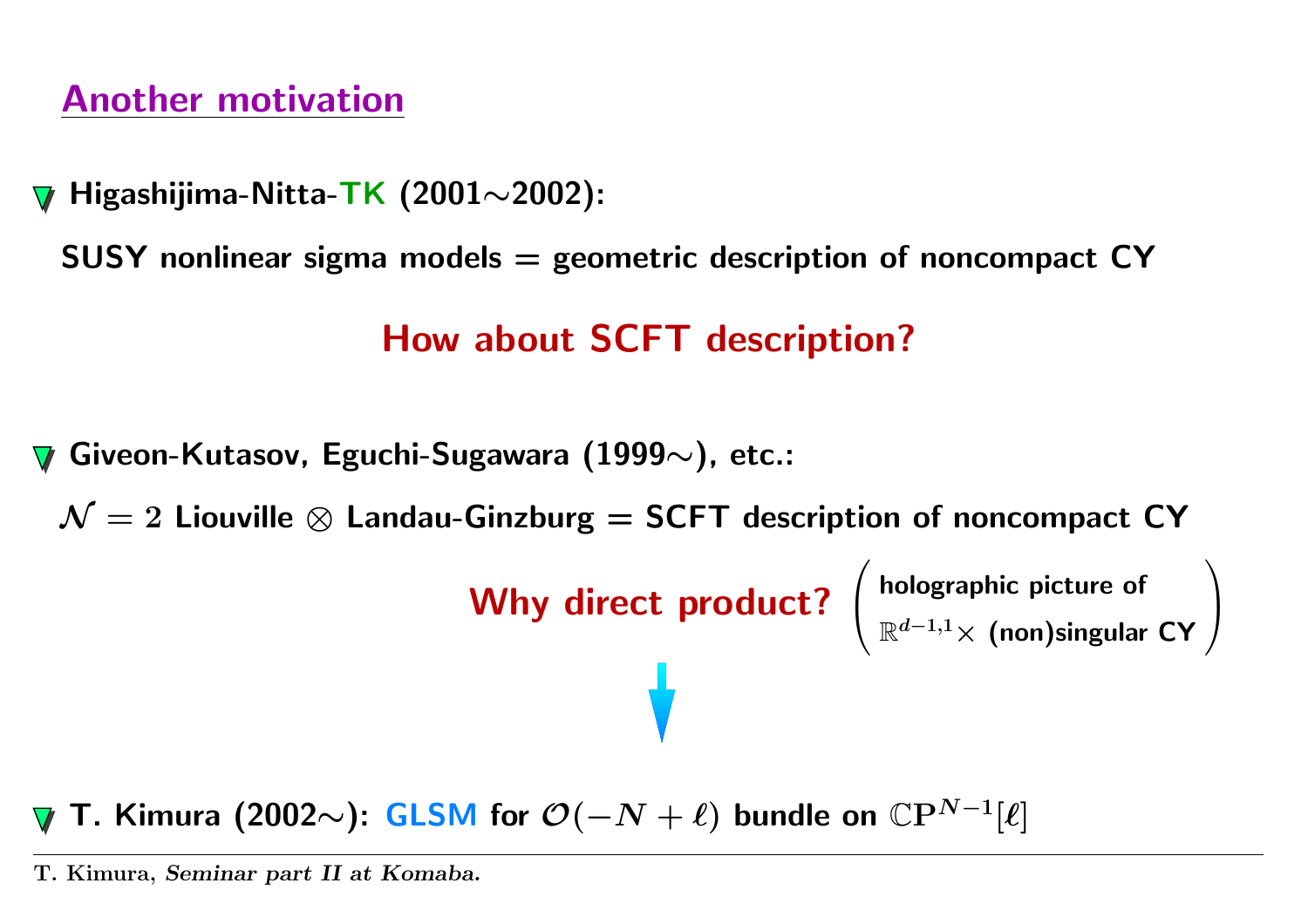

### Some problems:

- There are no precise methods to calculate invariants (Gromov-Witten, etc.) for genera<sup>l</sup> CY
- There appear many vacua... ( $\leftarrow$  now studying whether they disappear via nonperturbative effects)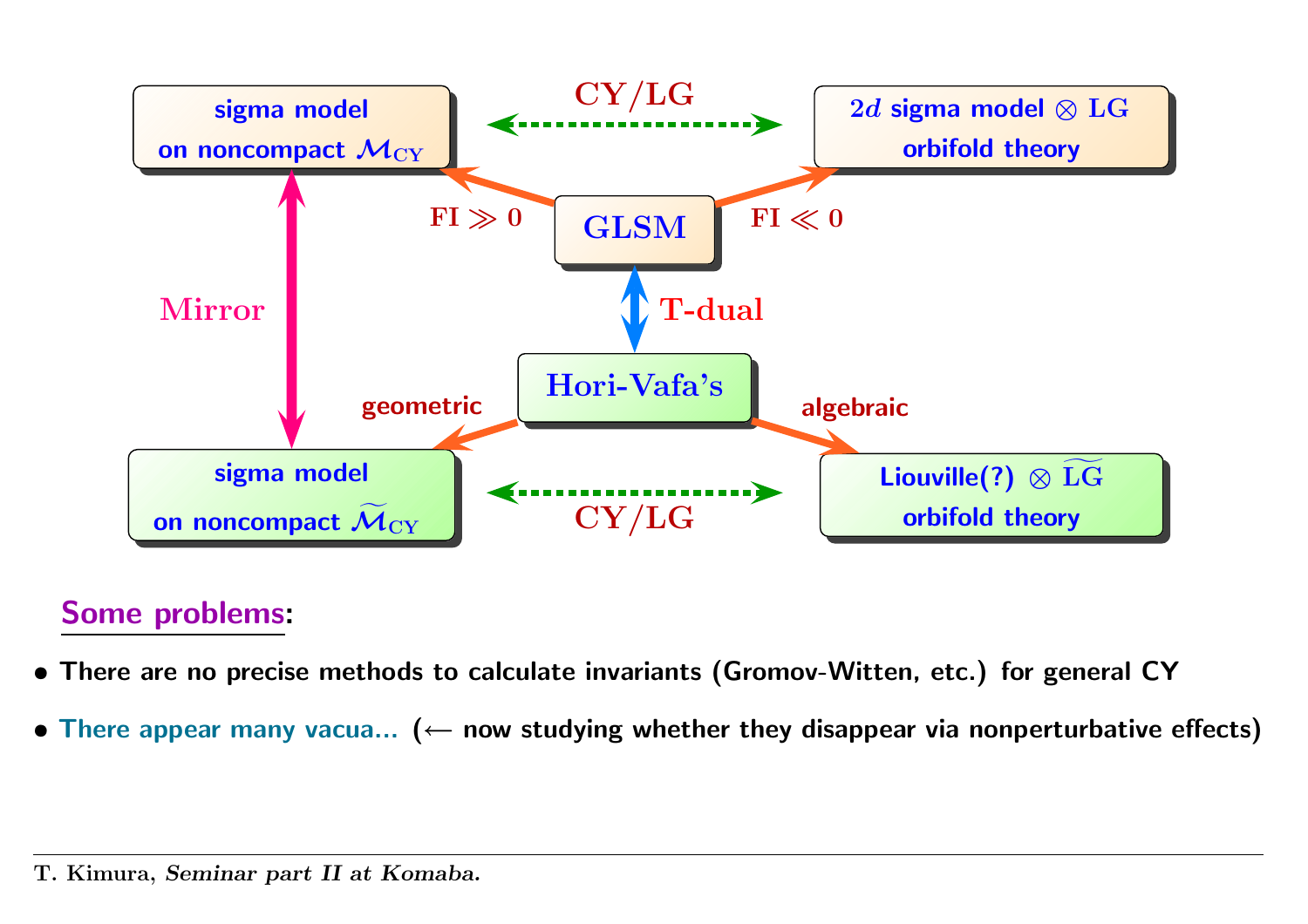Gauged Linear Sigma Model for  $\mathcal{O}(-N + \ell)$  bundle on  $\mathbb{C}P^{N-1}[\ell]$ 

| chiral superfield                                         | $S_1$ | ... | $S_N$ | $P_1$   | $P_2$       |
|-----------------------------------------------------------|-------|-----|-------|---------|-------------|
| $U(1)$ charge                                             | 1     | ... | 1     | $-\ell$ | $-N + \ell$ |
| $W_{\text{GLSM}} = P_1 \cdot G_{\ell}(S_i)$               |       |     |       |         |             |
| $G_{\ell}(S_i)$ : homogeneous polynomial of degree $\ell$ |       |     |       |         |             |

potential energy density:

$$
\begin{array}{lcl} \displaystyle {\cal U} & = & \displaystyle \frac{e^2}{2} \Big[ r - \sum\limits_{i = 1}^N |s_i|^2 + \ell |p_1|^2 + (N - \ell) |p_2|^2 \Big]^2 \\[0.4cm] & + & \displaystyle 2 |\sigma|^2 \Big\{ \sum\limits_{i = 1}^N |s_i|^2 + \ell^2 |p_1|^2 + (N - \ell)^2 |p_2|^2 \Big\} \\[0.4cm] & + \big| G_\ell(s_i) \big|^2 + |p_1|^2 \cdot \sum\limits_{i = 1}^N \big| \partial_i G_\ell(s_j) \big|^2 \end{array}
$$

Let us analyze classical SUSY vacuum manifold  $\mathcal{U}=0$  and perturbation theories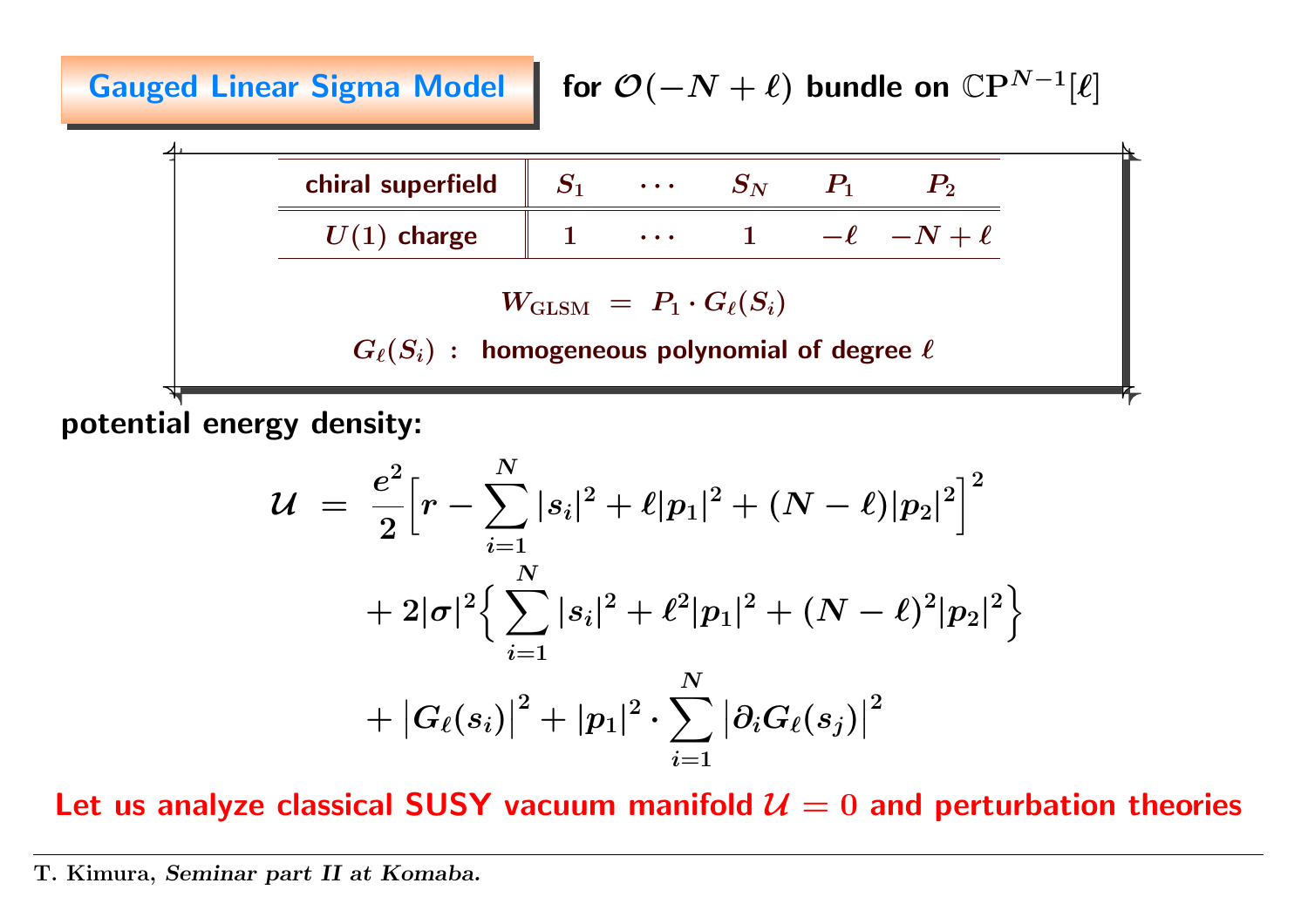$\ell = 1$  case: already well-known model GLSM reduces to  $\left\{ \begin{aligned} r\gg 0 &: \mathcal{O}(-N+1) \,\,\textsf{bundle on}\,\,\mathbb{C}\mathrm{P}^{N-2} \ r\ll 0 &: \mathbb{C}^{N-1}/\mathbb{Z}_{N-1} \,\,\text{orbifold theory} \end{aligned} \right.$ 

 $2 \leq \ell \leq N-1$  cases are nontrivial

- $\bullet$  There appear many classical vacua in  $r \ll 0$  phase
- Some of them are not well-known.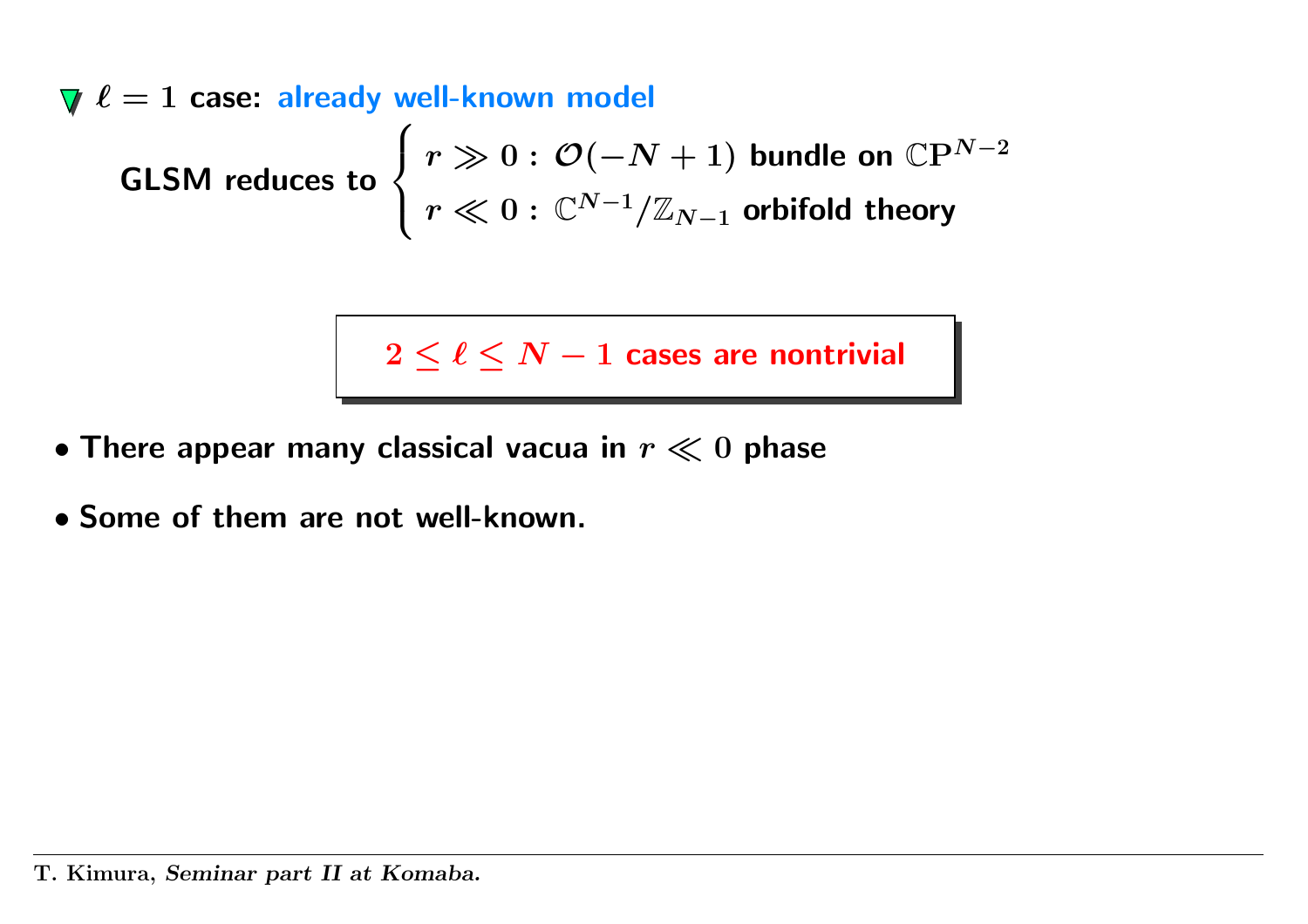classical SUSY vacuum manifold  $\mathcal{M}_{\rm CY}$  in  $r \gg 0$  phase  $(2 \leq \ell \leq N-1)$ :

$$
\mathcal{M}_{CY} = \left\{ (S_i, P_2) \in \mathbb{C}^{N+1} \middle| r = \sum_{i=1}^N |S_i|^2 - (N - \ell)|P_2|^2, \ G_{\ell}(S_i) = 0 \right\} / U(1)
$$
  
\n
$$
\Rightarrow \mathcal{O}(-N + \ell) \text{ bundle on } \mathbb{C}P^{N-1}[\ell]
$$

ージ場及び  $\mathcal{M}_{\mathrm{CY}}$  に沿わない場は質量  $m^2 \propto e^2 r$  を獲得する

(Higgs mechanism)

IR limit  $(e \to \infty)$  ではこれらの有質量場はダイナミクスを持たな

ロ質量のみで構成される effective theory

 $\mathcal{N}=(2,2)$  SUSY nonlinear sigma model on  $\mathcal{M}_{\mathrm{CY}}$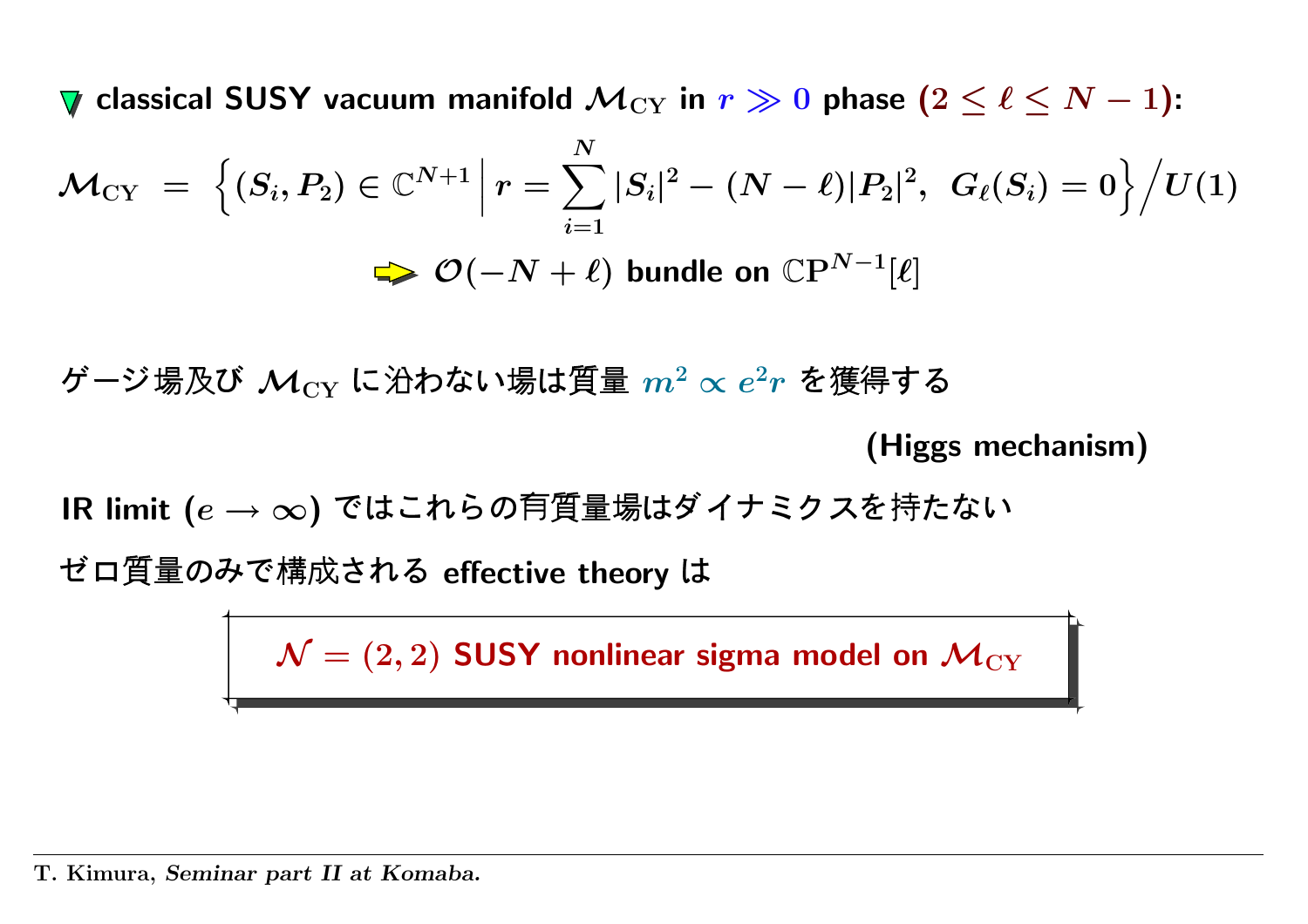$\nabla$  classical SUSY vacuum manifold in  $r \ll 0$  phase  $(\ell = 2)$ :



at  $\langle p_1 \rangle \neq 0, \, \langle p_2 \rangle = 0, \, \langle s_i \rangle = 0,$  massless  $\mathsf{DOF} = N + 1$ sigma model on  $\mathbb{C}^1/\mathbb{Z}_2$ 

at  $\langle p_1\rangle\neq 0,$   $\langle p_2\rangle\neq 0,$   $\langle s_i\rangle= 0$ , massless  $\mathsf{DOF} = N+1$ sigma model on  $\mathbb{C}^1/\mathbb{Z}_\alpha$ ,  $\alpha = \text{GCM}\{2, N-2\}$ 

at  $\langle p_1 \rangle = 0, \, \langle p_2 \rangle \neq 0, \, \langle s_i \rangle = 0,$  massless  $\mathsf{DOF} = N + 1$  $\big\{\mathsf{LG} \text{ theory with } W_{\text{LG}} = P_1 \cdot G_2(S)\big\}/\mathbb{Z}_{N-2}$ 

at  $\langle p_1\rangle = 0$ ,  $\langle p_2\rangle \neq 0$ ,  $\langle s_i\rangle \neq 0$ , massless  $\mathsf{DOF} = N - 1$ sigma model on  $\mathcal{M}_2^{p_1=0}$ 

$$
\text{WCP}^{1}_{2,N-2} \ = \ \Big\{ (p_1,p_2) \in \mathbb{C}^2 \ \Big| \ -r = \ell |p_1|^2 + (N-2) |p_2|^2 \Big\} \ \simeq \ \mathbb{C} \text{P}^1 \, \\ \mathcal{M}_{\ell=2}^{p_1=0} \ = \ \Big\{ (p_2,s_i) \in \mathbb{C}^* \times \mathbb{C}^N \ \Big| \ r - \sum_{i=1}^N |s_i|^2 + (N-2) |p_2|^2 = 0 \ , \ G_2(s_i) = 0 \Big\}
$$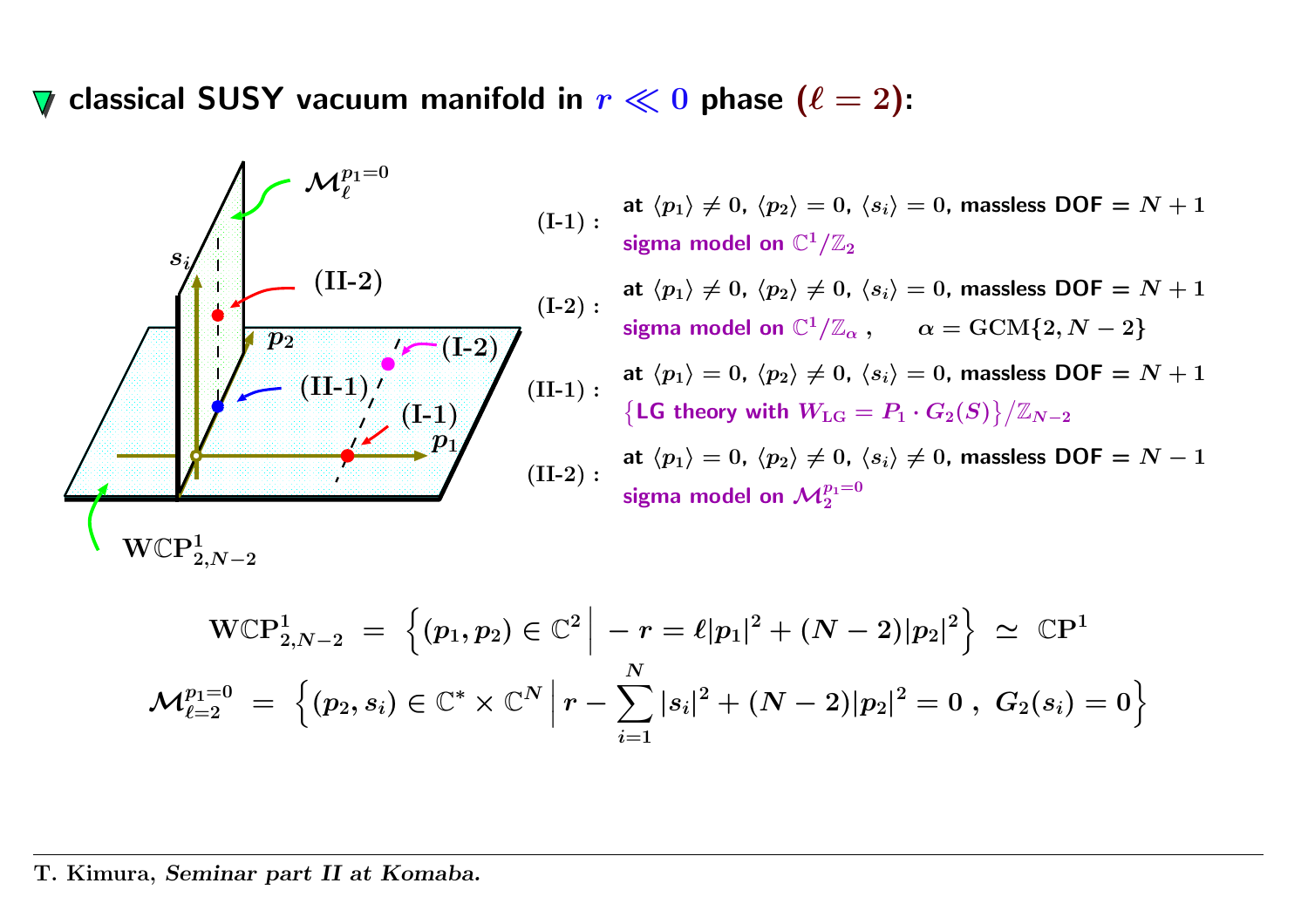classical SUSY vacuum manifold in  $r \ll 0$  phase  $(3 \leq \ell \leq N-1)$ :



$$
\text{WCP}^1_{\ell,N-\ell} \ = \ \Big\{ (p_1,p_2) \in \mathbb{C}^2 \ \Big| \ r = -\ell |p_1|^2 - (N-\ell) |p_2|^2 \Big\} \ \simeq \ \mathbb{C}\text{P}^1 \, \\ \mathcal{M}_\ell^{p_1=0} \ = \ \Big\{ (p_2,s_i) \in \mathbb{C}^* \times \mathbb{C}^N \ \Big| \ r - \sum_{i=1}^N |s_i|^2 + (N-\ell) |p_2|^2 = 0 \ , \ G_\ell(s_i) = 0 \Big\}
$$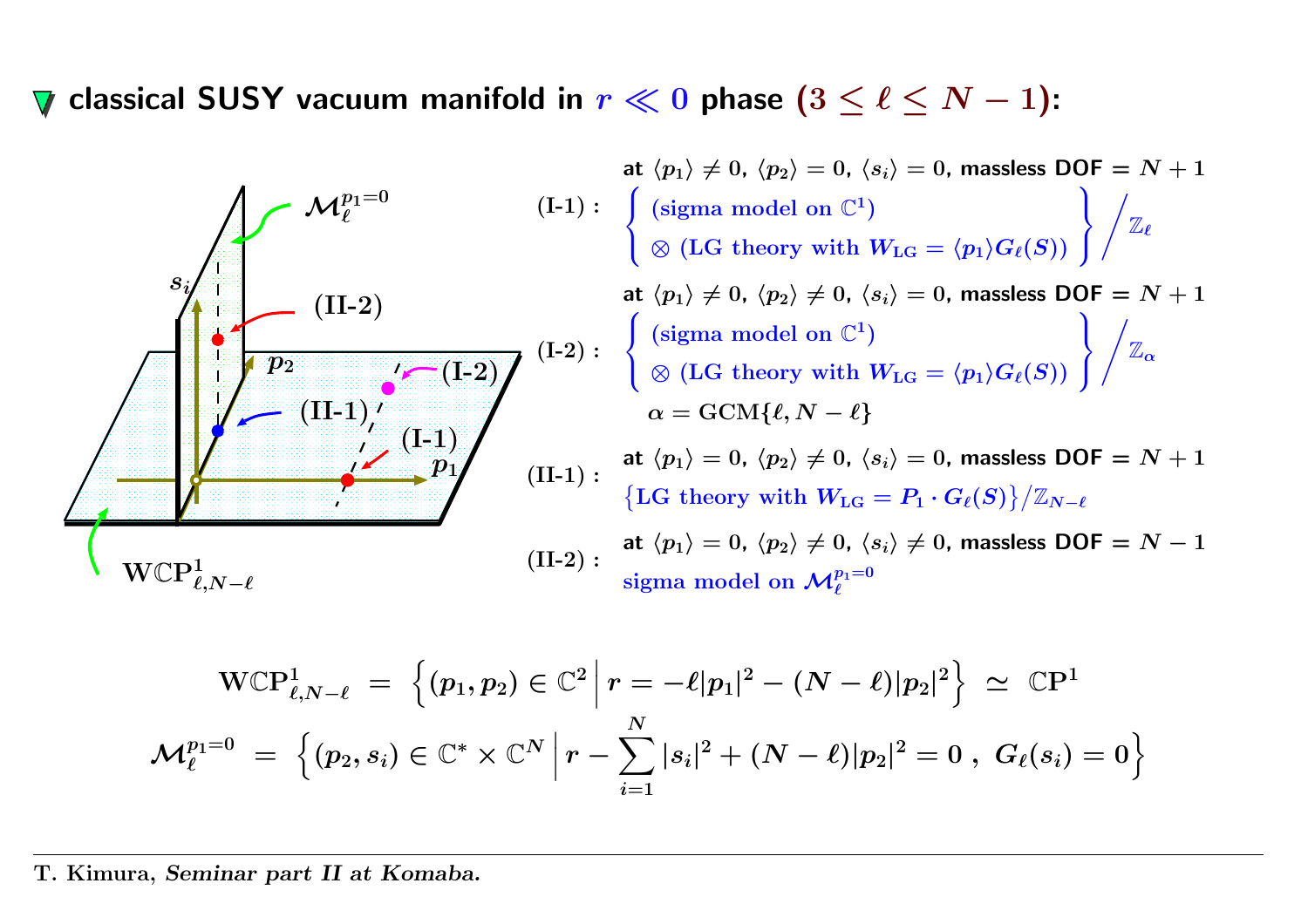## $\nabla$  CY/LG correspondence

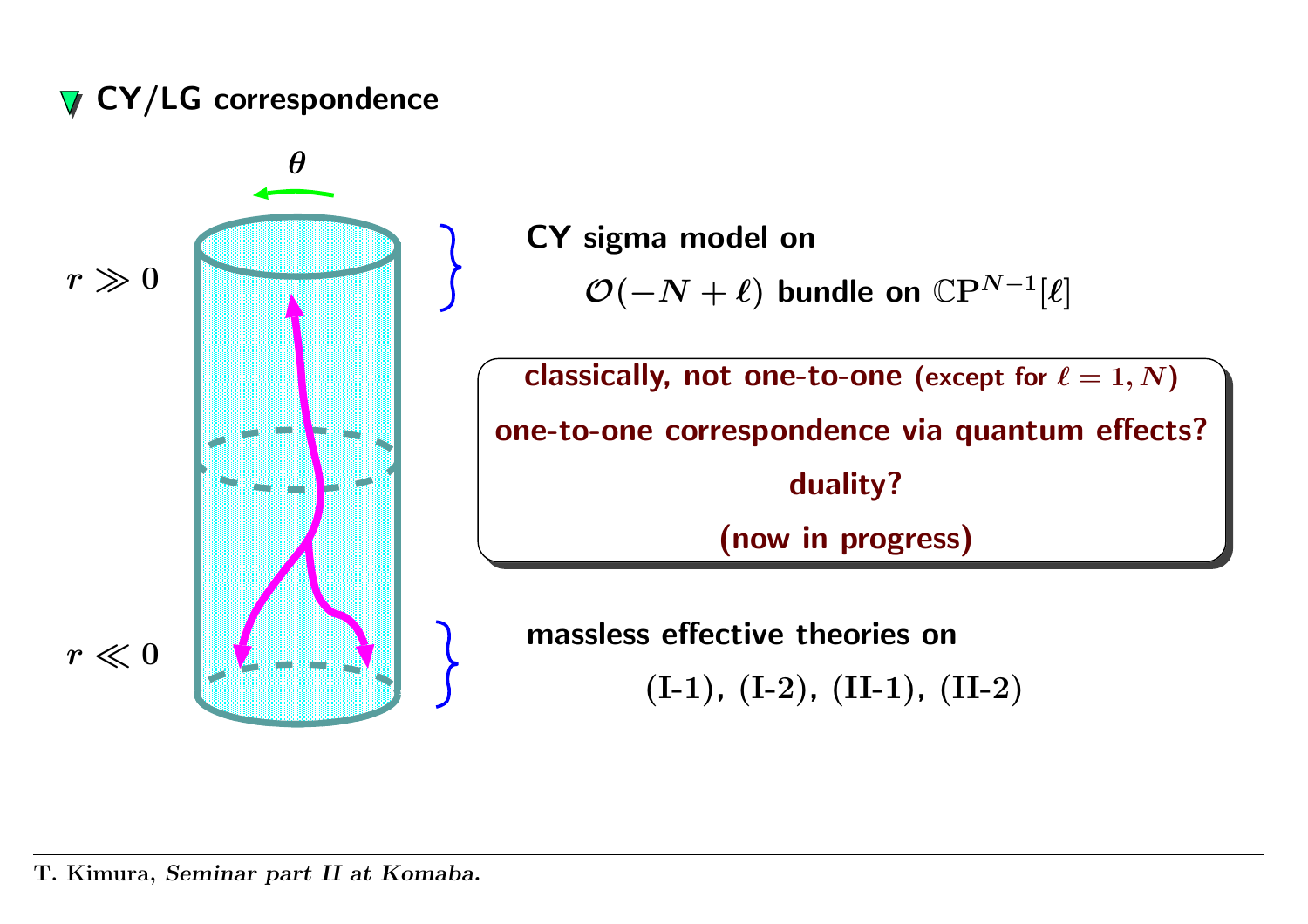### T-dualized Theory

| $\mathscr{L} \;=\; \int \mathrm{d}^4 \theta \Big\{ -\frac{1}{e^2} \overline{\Sigma} \Sigma - \sum \Big(\frac{1}{2}(Y_a + \overline{Y}_a) \log (Y_a + \overline{Y}_a) \Big) \Big\} + \Big(\frac{1}{\sqrt{2}}\int \mathrm{d}^2 \widetilde{\theta} \, \widetilde{W} + c.c.\Big)$ |                      |  |  |                               |                                      |  |                   |  |
|-------------------------------------------------------------------------------------------------------------------------------------------------------------------------------------------------------------------------------------------------------------------------------|----------------------|--|--|-------------------------------|--------------------------------------|--|-------------------|--|
| $\widetilde{W} = \Sigma \Big( \sum Y_i - \ell Y_{P_1} - (N - \ell)Y_{P_2} - t \Big) + \sum e^{-Y_i} + e^{-Y_{P_1}} + e^{-Y_{P_2}}$                                                                                                                                            |                      |  |  |                               |                                      |  |                   |  |
| chiral superfield                                                                                                                                                                                                                                                             | $\Phi_a\; \parallel$ |  |  |                               | $S_1$ $S_2$ $\cdots$ $S_N$ $P_1$     |  |                   |  |
| $U(1)$ charge                                                                                                                                                                                                                                                                 | $Q_a$                |  |  | $\bullet$ $\bullet$ $\bullet$ |                                      |  | $-\ell$ $-N+\ell$ |  |
| twisted chiral                                                                                                                                                                                                                                                                | $Y_a$                |  |  |                               | $Y_1$ $Y_2$ $\cdots$ $Y_N$ $Y_{P_1}$ |  | $Y_{P_2}$         |  |

relation between chiral superfields  $\{\Phi_a\}$  and twisted chiral superfields  $\{Y_a\}$ :

$$
2\overline{\Phi}_a\,{\rm e}^{2Q_aV}\Phi_a\ =\ Y_a+\overline{Y}_a
$$

 $U(1)$  phase rotation symmetry on  $\Phi_a$   $\implies$  shift symmetry on  $Y_a$ :

$$
Y_a\;\rightarrow\;Y_a+2\pi i
$$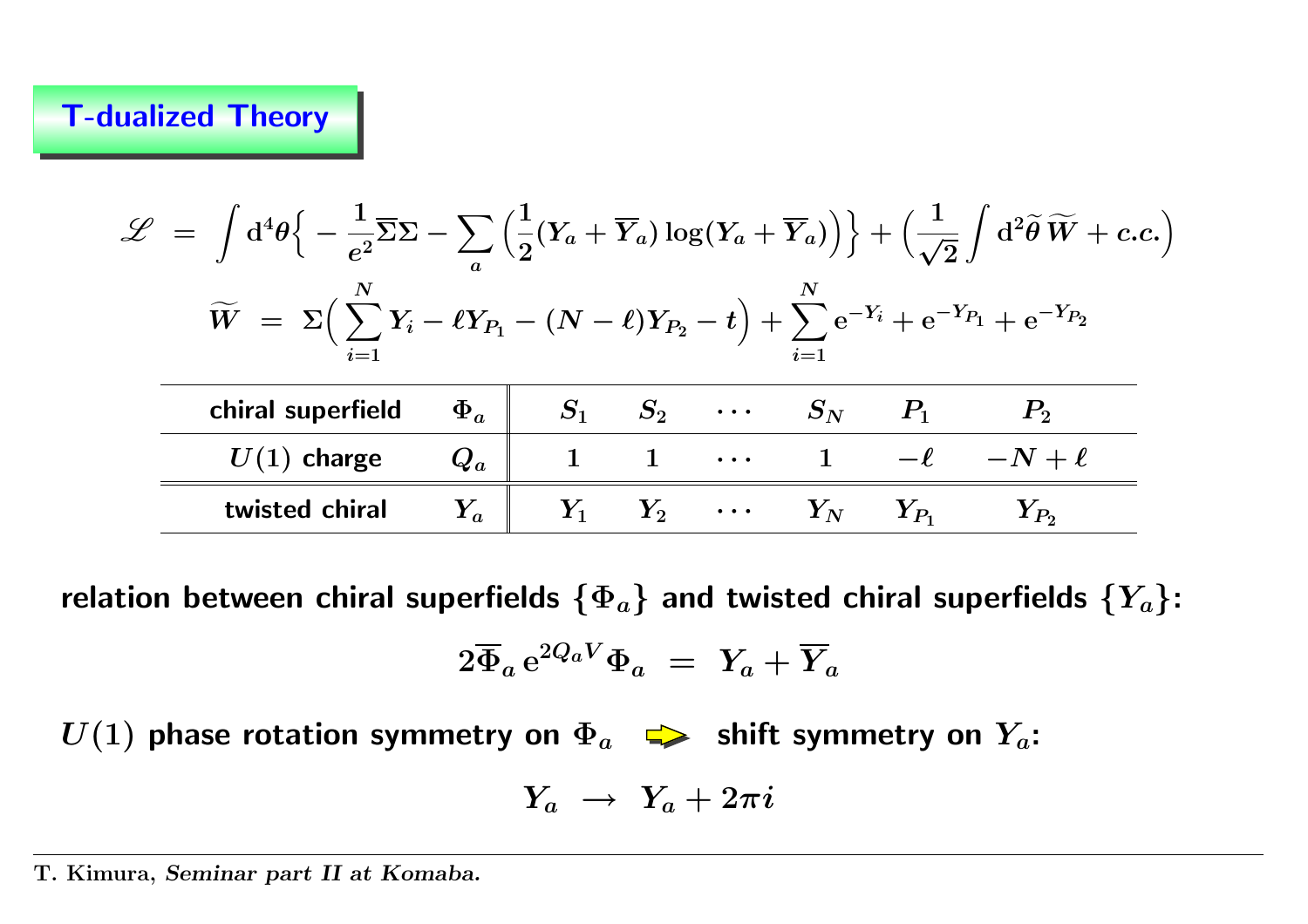A powerful tool  $=$  "period integral":

$$
\widehat{\Pi} \;\equiv\; \int \mathrm{d} \Sigma \prod_{i=1}^N \mathrm{d} Y_i \, \mathrm{d} Y_{P_1} \, \mathrm{d} Y_{P_2} \left(\ell \Sigma \right) \, \exp \big(- \widetilde{W} \big)
$$

topological A-twisted sector のみを追う量

言でいうと「partition function of topological  $A$ -model with  $W_{\text{GLSM}} = P_1 \cdot G_\ell(S_i)$ 」<br>Hori-Vafa の"proof of mirror symmetry" の不十分な点 $L \, \hbar \cup \, G_\ell(S_i)$ に余分な条件がなければこの量で十分

Hori-Vafa の"proof of mirror symmetry"の不十分な点

かし  $G_\ell(S_i)$  に余分な条件がなければこの量で十

$$
\ell \Sigma \rightarrow \left\{ \begin{array}{l} \ell \frac{\partial}{\partial t} : \text{ twisted LG theory } \hat{\Sigma} \dot{\Xi} \tilde{\supset} \\ \frac{\partial}{\partial Y_{P_1}} : \text{T-dualized geometry } \check{\Sigma} \dot{\Xi} \tilde{\supset} \\ \text{rt II at Komaba.} \end{array} \right.
$$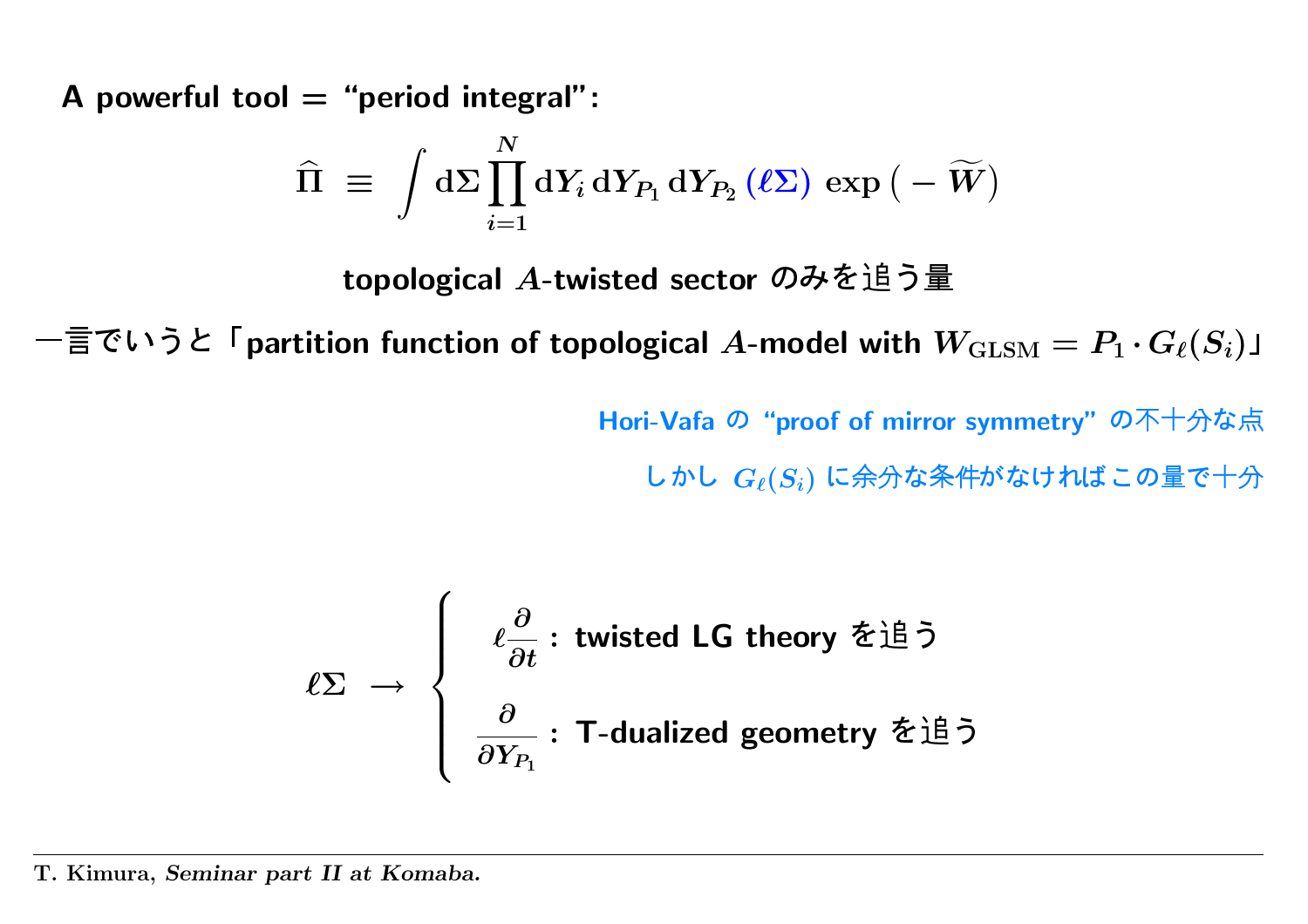## $\mathbb{Z}_{\ell}$  orbifold LG theory

IR limit  $(e\rightarrow\infty)$  では  $\Sigma$  が freeze  $\rightarrow Y_{P_{1}}$  を他の場で書き直す:

$$
Y_{P_1} \,\,=\,\, \frac{1}{\ell} \Big\{ t - \sum_{i=1}^N Y_i + (N - \ell) Y_{P_2} \Big\}
$$

"period integral"  $\widehat\Pi$ canonical measure を保つ様に場を再定義:

 $X_i~\equiv~{\rm e}^ \frac{1}{\ell} Y_i \ , \quad X_{P_2} \ \equiv \ \mathrm{e}^{\tfrac{N-\ell}{\ell} Y_{P_2}} \ , \quad X_i \ \rightarrow \ \omega_i X_i \ , \qquad X_{P_2} \ \rightarrow \ \omega_{P_2} X_{P_2} \ , \quad (\mathbb{Z}_\ell)^N \text{ symmetry}$ すると twisted chiral で記述される LG superpotential が得られる:

$$
\Big\{\widetilde W_\ell \ = \ X_1^\ell + \cdots + X_N^\ell + X_{P_2}^{-\frac{\ell}{N-\ell}} + \mathrm{e}^{t/\ell} X_1 \cdots X_N X_{P_2} \Big\}\Big/ (\mathbb{Z}_\ell)^N
$$

$$
\frac{\ell}{N-\ell} \;=\; k \;=\; \frac{2}{Q^2}
$$

って LG superpotential は次の様に見倣される

キの頃は「
$$
N = 2
$$
 Liouville potential」と同定可能:  
\n
$$
\frac{\ell}{N - \ell} = k = \frac{2}{Q^2}
$$
\n**IC** Superpotential は次の様に見倣される  
\n
$$
N = 2
$$
 Liouville potential 
$$
\bigg\{\widetilde{W}_{\ell} = \sum_{i=1}^{N} X_i^{\ell} + e^{t/\ell} X_1 \cdots X_N \cdot e^{\frac{N - \ell}{\ell} Y_{P_2}}\bigg\}\Big/(\mathbb{Z}_{\ell})^{N-1}
$$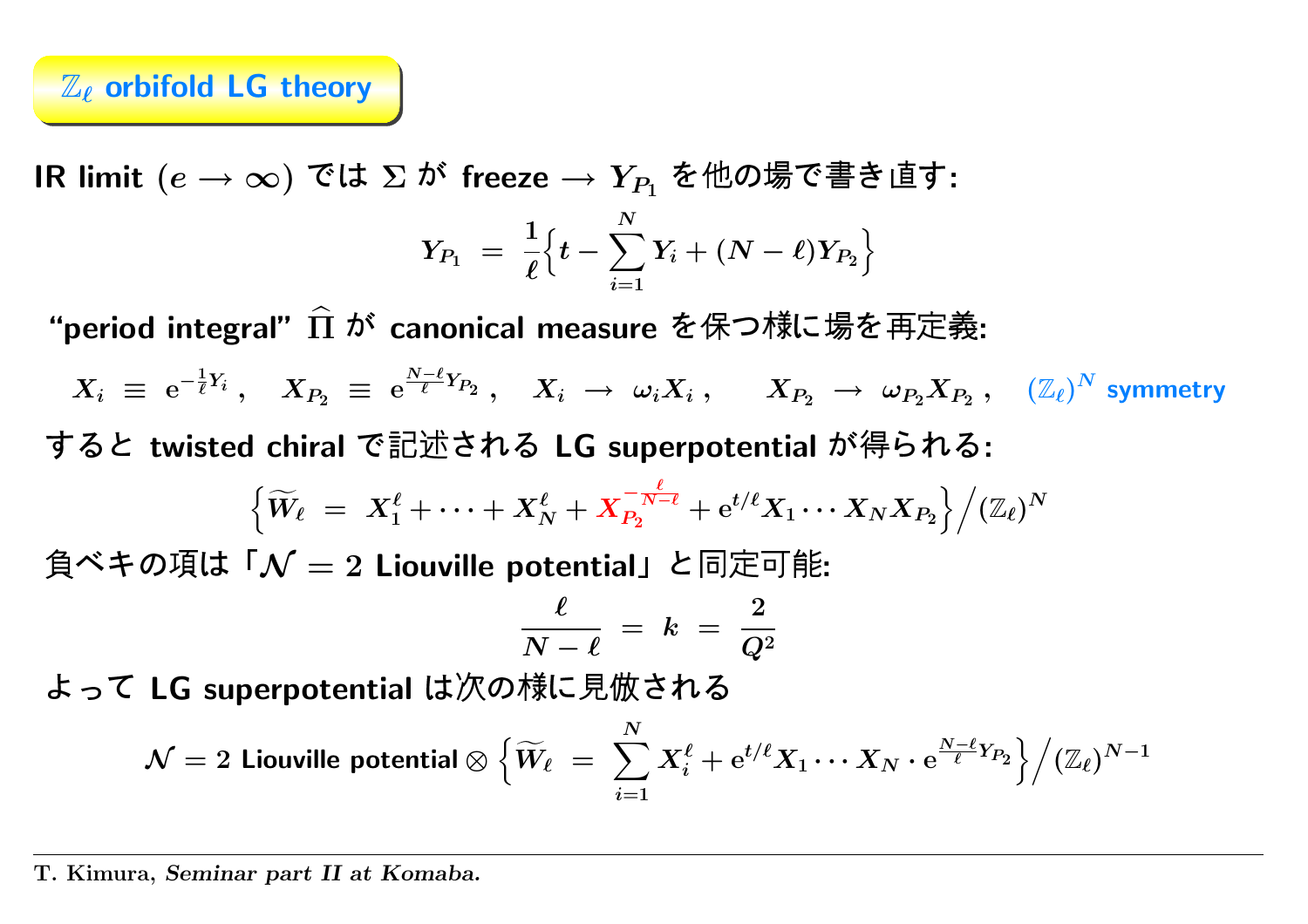$\mathbb{Z}_{\ell}$  orbifold geometry  $\qquad \qquad \mathbf{\ddot{A}}\mathbf{\ddot{B}}\mathbf{\ddot{B}}$ 

導出が複雑なので結果のみ記す

$$
\widetilde{\mathcal{M}}_\ell \ = \ \Big\{ \big\{ \mathcal{F}(Z_i) \ = \ 0 \big\} \big/ \mathbb{C}^* \ , \ \mathcal{G}(Z_b;u,v) \ = \ 0 \Big\} \Big/ (\mathbb{Z}_\ell)^{N-2} \notag \\ \mathcal{F}(Z_i) \ = \ Z_1^\ell + \cdots + Z_\ell^\ell + \psi Z_1 \cdots Z_\ell \ , \quad \psi \ = \ \mathrm{e}^{t/\ell} Z_{\ell+1} \cdots Z_N \notag \\ \mathcal{G}(Z_b;u,v) \ = \ Z_{\ell+1}^\ell + \cdots + Z_N^\ell + 1 - uv
$$

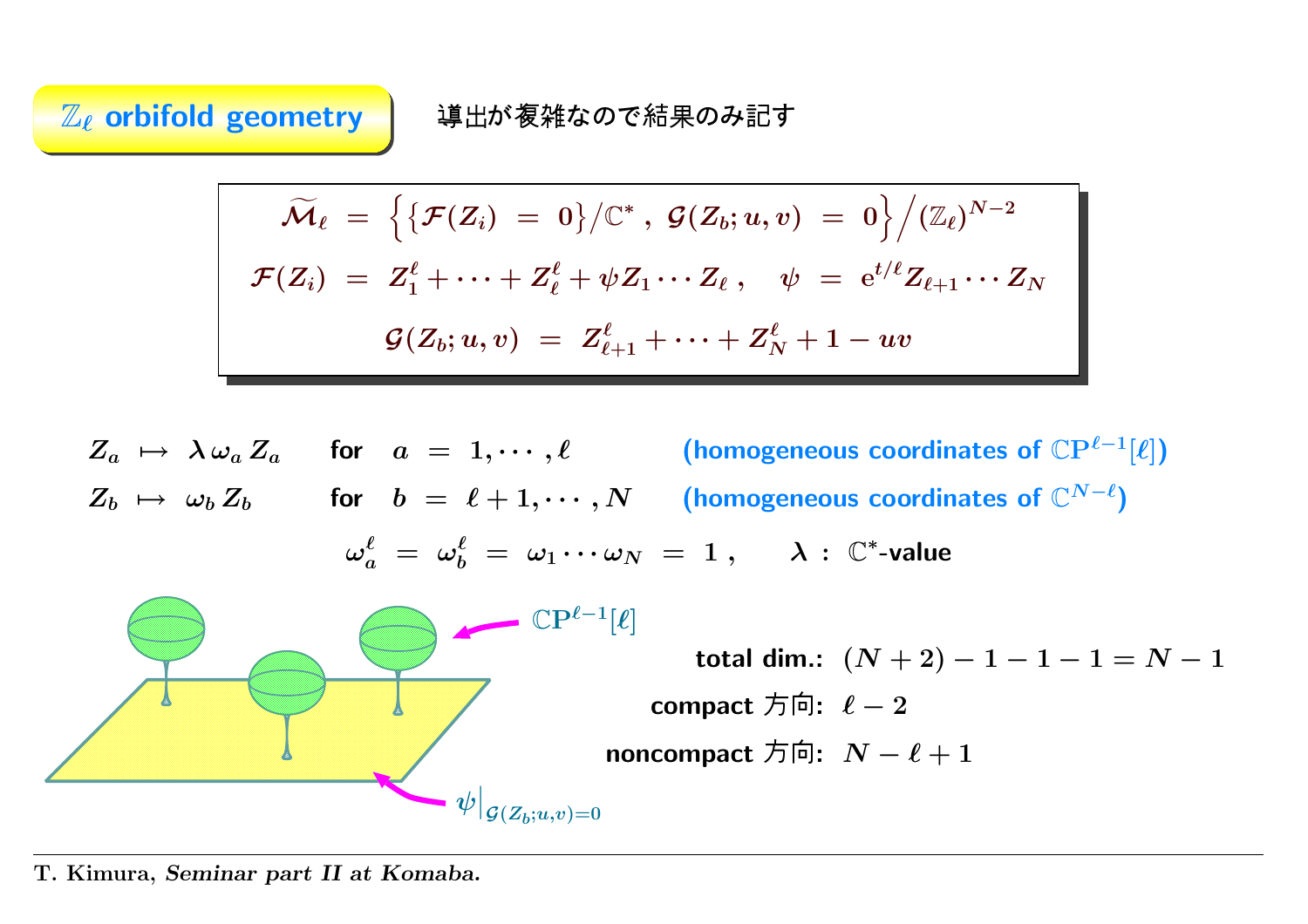

Solve  $Y_{P_2}$  by using the constraint derived from integrating out  $\Sigma$ :

$$
Y_{P_2} \;=\; \frac{1}{N-\ell} \Big\{ t - \sum_{i=1}^N Y_i + \ell Y_{P_1} \Big\}
$$

Field re-definition preserving canonical measure in  $\Pi$ : b

 $X_i~\equiv~\mathrm{e}^ \frac{1}{N-\ell}Y_i\;,\quad X_{P_1}\;\equiv\;{\rm e}$  $\frac{\ell}{N-\ell} Y_{P_1}\;,\quad X_i\;\rightarrow\;\omega_i X_i\;,\quad\;\; X_{P_1}\;\rightarrow\;\omega_{P_1} X_{P_1}\;,\quad \left(\mathbb{Z}_{N-\ell}\right)^N$  symmetry

Thus we obtain the twisted LG superpotential:

$$
\Big\{ \widetilde{W}_{N-\ell} \;=\; X_1^{N-\ell} + \cdots + X_N^{N-\ell} + X_{P_1}^{-\frac{N-\ell}{\ell}} + \mathrm{e}^{t/\ell} X_1 \cdots X_N X_{P_1} \Big\} \Big/ (\mathbb{Z}_{N-\ell})^N
$$

negative power term  $=$  interpreted to  $\mathcal{N}=2$  Liouville potential with

$$
\frac{N-\ell}{\ell} \;=\; k \;=\; \frac{2}{Q^2}
$$

Thus the IR effective superpotential becomes

$$
\mathcal{N}=2 \text{ Liouville potential}\otimes\Big\{\widetilde{W}_{N-\ell}\ =\ \sum_{i=1}^N X_i^{N-\ell}+\mathrm{e}^{t/(N-\ell)}X_1\cdots X_N\cdot \mathrm{e}^{\frac{\ell}{N-\ell}Y_{P_1}}\Big\}\Big/(\mathbb{Z}_{N-\ell})^{N-1}
$$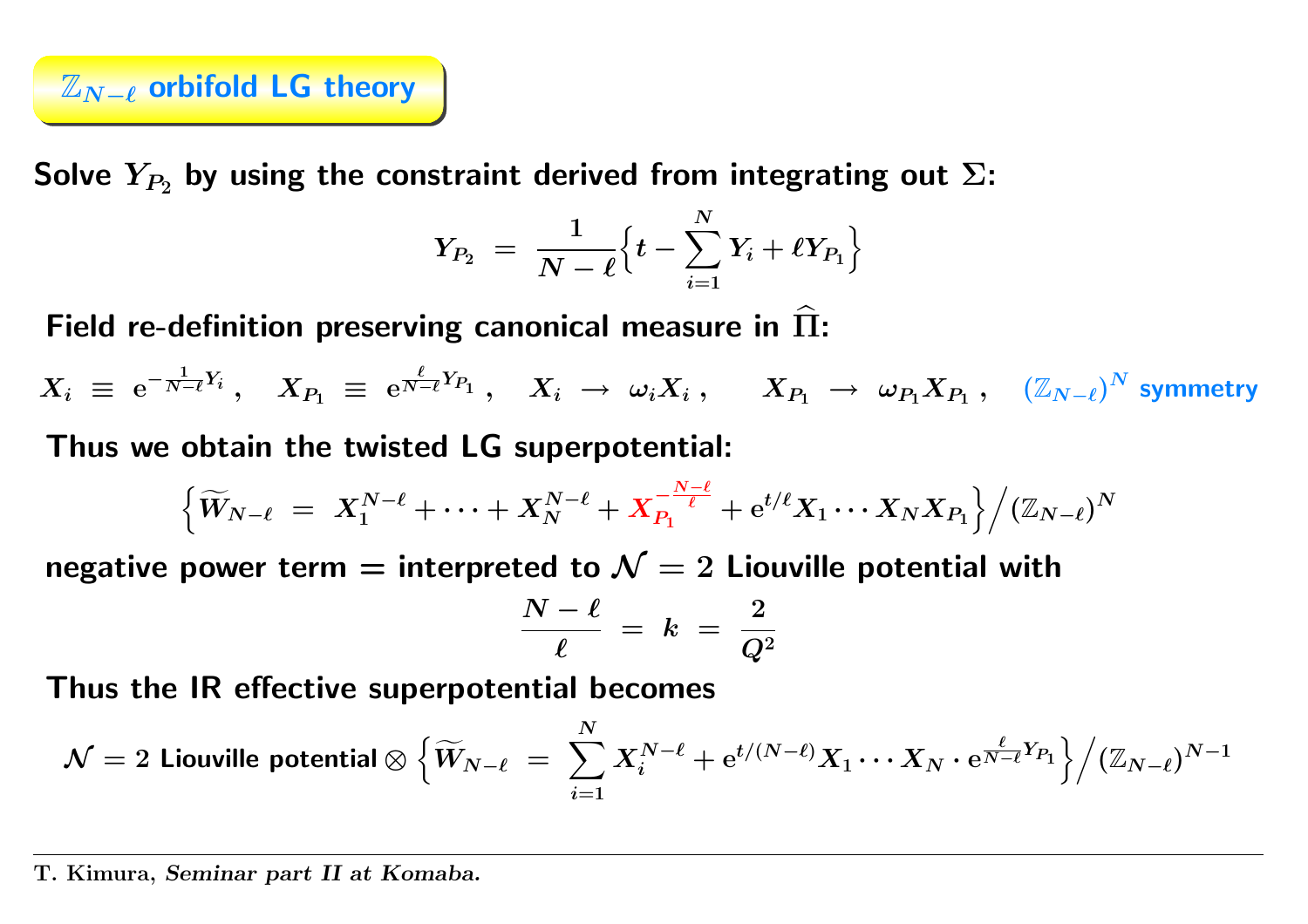$\mathbb{Z}_{\bm{N}-\bm{\ell}}$  orbifold geometry  $\,|\quad$  導出が複

導出が複雑なので結果のみ記す

$$
\widetilde{\mathcal{M}}_{N-\ell} \;=\; \Big\{F(Z_a) \;=\; 0 \;,\; \big\{G(Z_i;u,v) \;=\; 0\big\}/\mathbb{C}^*\Big\}\Big/(\mathbb{Z}_{N-\ell})^{N-2} \notag\\ F(Z_a) \;=\; Z_1^{N-\ell}+\cdots+Z_\ell^{N-\ell}+1 \notag\\ G(Z_i;u,v) \;=\; Z_{\ell+1}^{N-\ell}+\cdots+Z_N^{N-\ell}+\psi Z_{\ell+1}\cdots Z_N \;,\quad \psi=(\mathrm{e}^{t/(N-\ell)}-uv)Z_1\cdots Z_\ell
$$

 $Z_a \ \mapsto \ \omega_a \, Z_a \qquad \hbox{for} \quad a \ = \ 1, \cdots , \ell \qquad \qquad \textbf{(homogeneous coordinates of $\mathbb{C}^\ell$)}$  $Z_b$   $\mapsto \; \lambda \, \omega_b \, Z_b$  for  $b \; = \; \ell + 1, \cdots, N$  (homogeneous coordinates of  $\mathbb{C}{\rm P}^{N-\ell-1}[N-\ell])$  $\omega_a^{N-\ell}\ =\ \omega_b^{N-\ell}\ =\ \omega_1\cdots\omega_N\ =\ 1\ ,\qquad \lambda\,:\ {\mathbb C}^* \text{-value}$  $\mathbb{C}P^{N-\ell-1}[N-\ell]$  $\left. \psi\right|_{F(Z_a)=0}$ total dim.:  $(N+2)-1-1-1=N-1$ compact 方向:  $\;N-\ell-2\;$ noncompact 方向:  $\,\ell+1\,$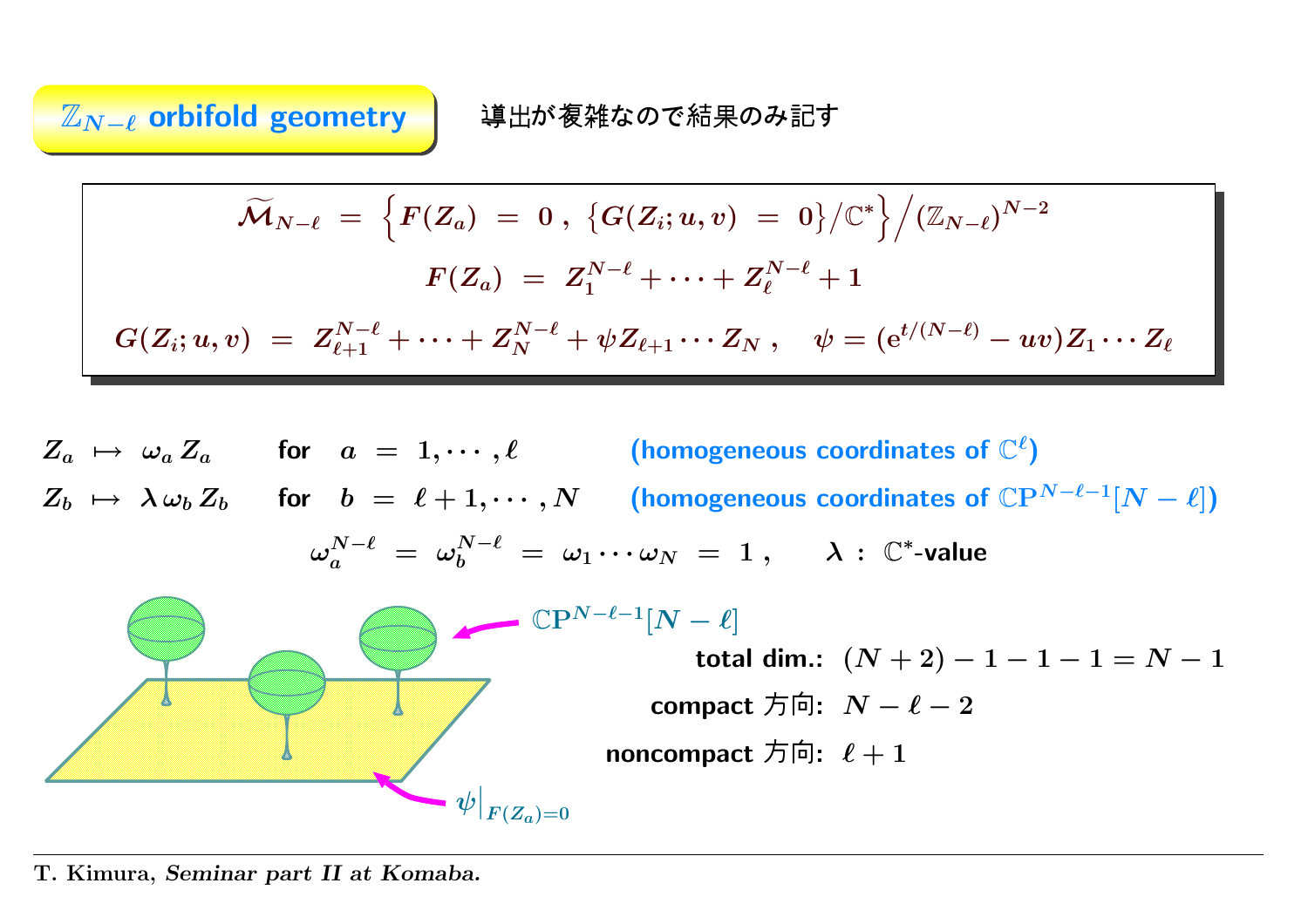|                         |                         | mirror $CY_2$ $(N = 3)$ |                |                |                         | $\ell = 1$ $\ell = 2$ |                  |                |                |
|-------------------------|-------------------------|-------------------------|----------------|----------------|-------------------------|-----------------------|------------------|----------------|----------------|
|                         |                         | $\mathbb{Z}_{\ell}$     |                | cpt. dim.      |                         |                       | $\mathbf{0}$     |                |                |
|                         |                         |                         | noncpt. dim.   |                |                         |                       | $\overline{2}$   |                |                |
|                         |                         |                         |                | cpt. dim.      | $\bf{0}$                |                       |                  |                |                |
|                         |                         | $\mathbb{Z}_{N-\ell}$   | noncpt. dim.   |                | $\boldsymbol{2}$        |                       |                  |                |                |
|                         | mirror $CY_3$ $(N = 4)$ |                         |                | $\ell=1$       |                         | $\ell=2$              |                  | $\ell=3$       |                |
|                         | $\mathbb{Z}_{\ell}$     |                         | cpt. dim.      |                |                         | $\boldsymbol{0}$      |                  | $\mathbf{1}$   |                |
|                         |                         | noncpt. dim.            |                |                |                         | 3                     |                  | $\overline{2}$ |                |
|                         |                         |                         | cpt. dim.      | $\mathbf{1}$   |                         | $\bf{0}$              |                  |                |                |
|                         | $\mathbb{Z}_{N-\ell}$   |                         | noncpt. dim.   | $\overline{2}$ |                         | 3                     |                  |                |                |
| mirror $CY_4$ $(N = 5)$ |                         | $\ell = 1$              |                | $\ell=2$       |                         | $\ell=3$              |                  | $\ell=4$       |                |
|                         |                         | cpt. dim.               |                |                | $\boldsymbol{0}$        |                       | $\mathbf{1}$     |                | $\overline{2}$ |
| $\mathbb{Z}_{\ell}$     |                         | noncpt. dim.            |                |                | $\overline{\mathbf{4}}$ |                       | $\overline{3}$   |                | $\overline{2}$ |
|                         | cpt. dim.               |                         | $\overline{2}$ |                | $\mathbf{1}$            |                       | $\boldsymbol{0}$ |                |                |
| $\mathbb{Z}_{N-\ell}$   |                         | noncpt. dim.            | $\overline{2}$ |                | 3                       |                       | $\boldsymbol{4}$ |                |                |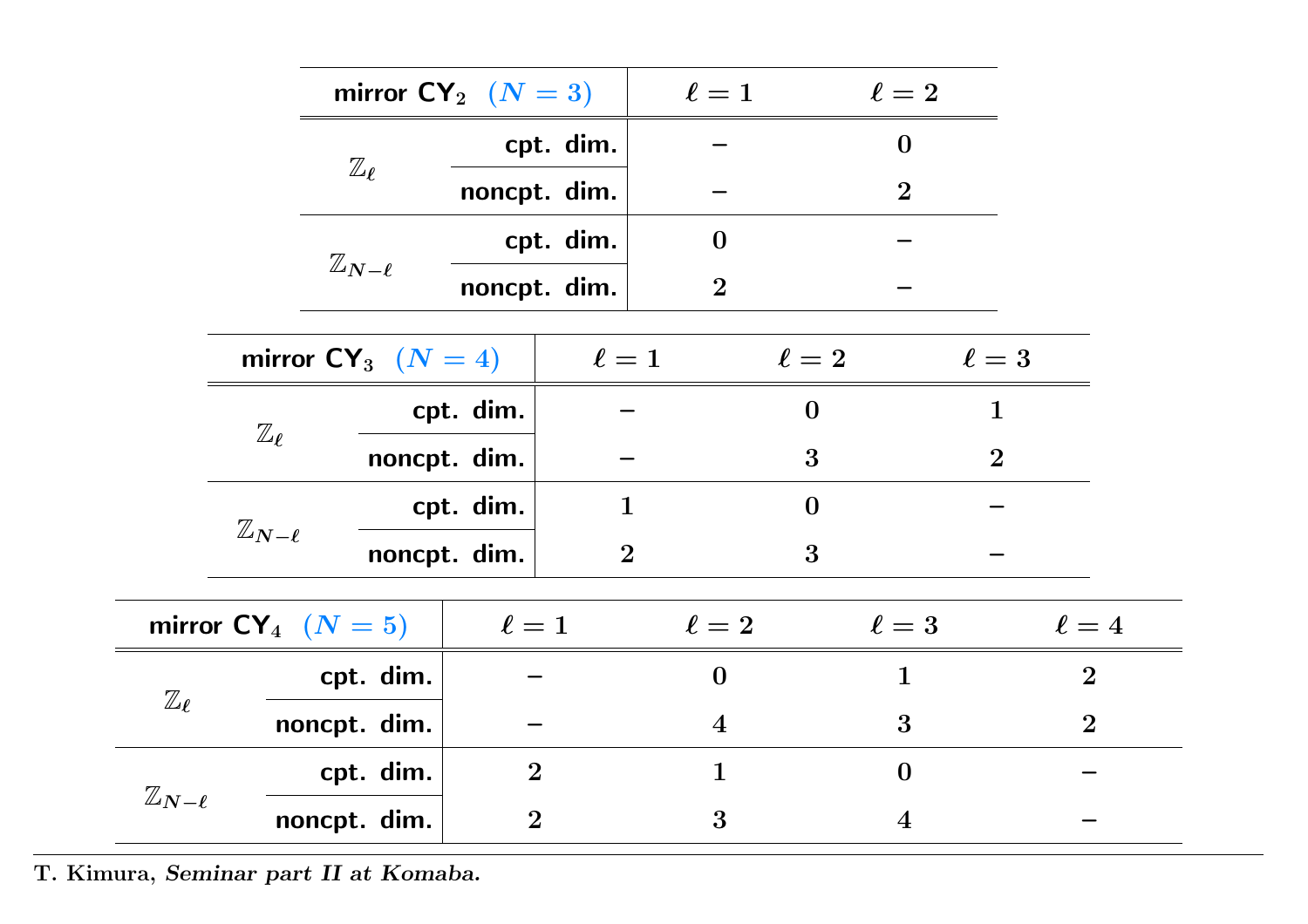## Summary

- Calabi-Yau 多様体 ( $\mathcal{O}(-N + \ell)$  bundle on  $\mathbb{C}\mathrm{P}^{N-1}[\ell]$ ) に対する GLSM から出
	- $-$  CY phase では supersymmetric NLSM を再現
	- orbifold phase では SUSY vacua が 4 種類も登

それらの関係は現時点では不明 (quantum effect で持ち上がり? duality?)

- <code>GLSM と T-dual</code> な Lagrangian を表
	- $-\mathbb{Z}_{\ell}$  orbifold solution と  $\mathbb{Z}_{N-\ell}$  orbifold solution が存在す
	- $-$  LG twisted superpotential には Liouville-type potential が存
	- $-$  mirror geometry は  $\ell$  によって振舞いが異な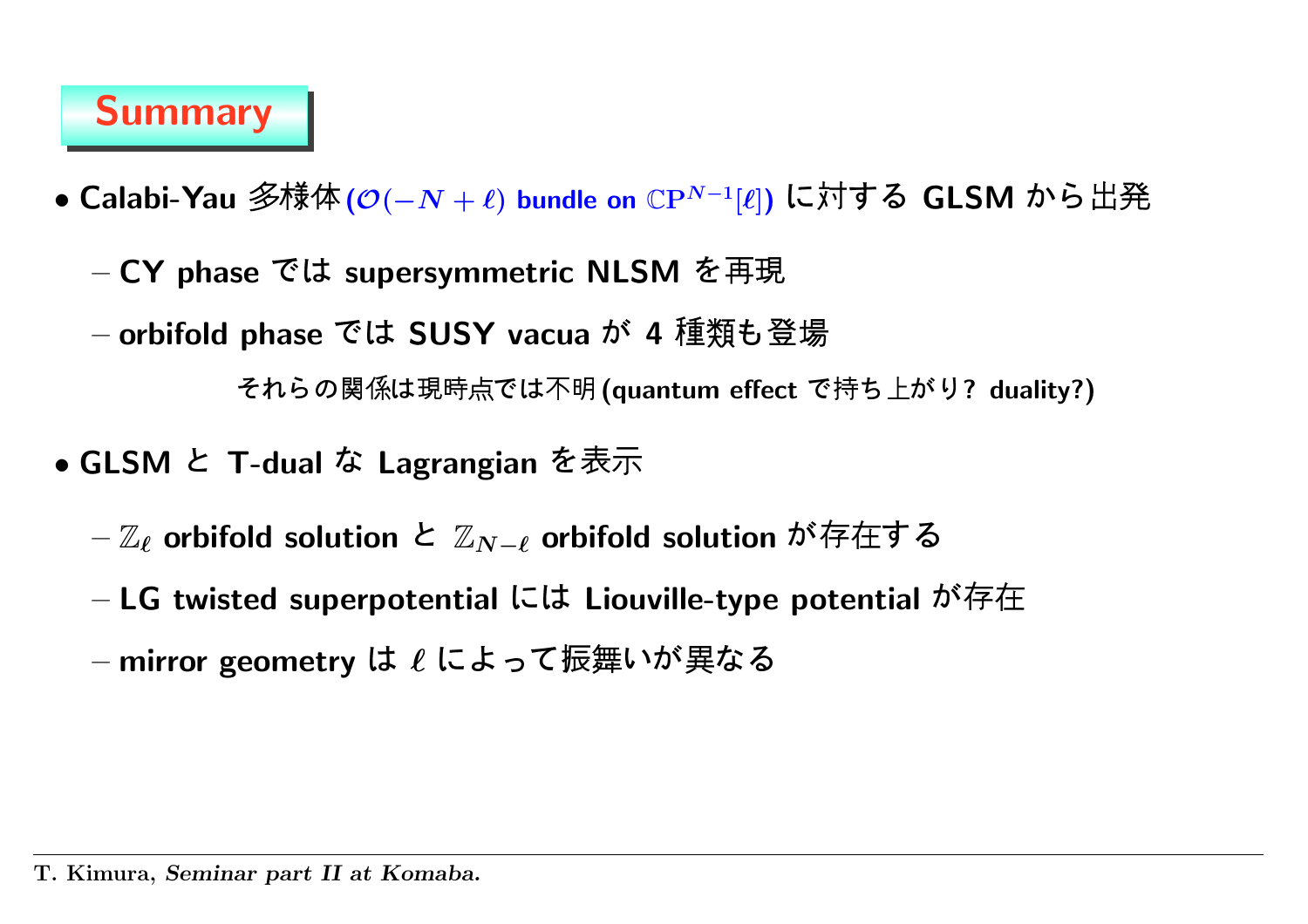## Discussions

- GLSM の orbifold phase に存在する 4 種類の SUSY vacua それぞれの関係は?
- mirror geometry が殆ど開いている理由は?
- topological charge などを読み取る作業が未だ不

 $\mathsf{toric}\;\mathsf{CY}\;$ と呼ばれる物は最近  $\mathsf{topological}\; \mathsf{vertex}\;$ で計算可能

• Hori-Vafa の「欠陥」を補う処方箋の開発が望まれ

Higashijima-Nitta-TK の mirror geometry を探求するには必要不可欠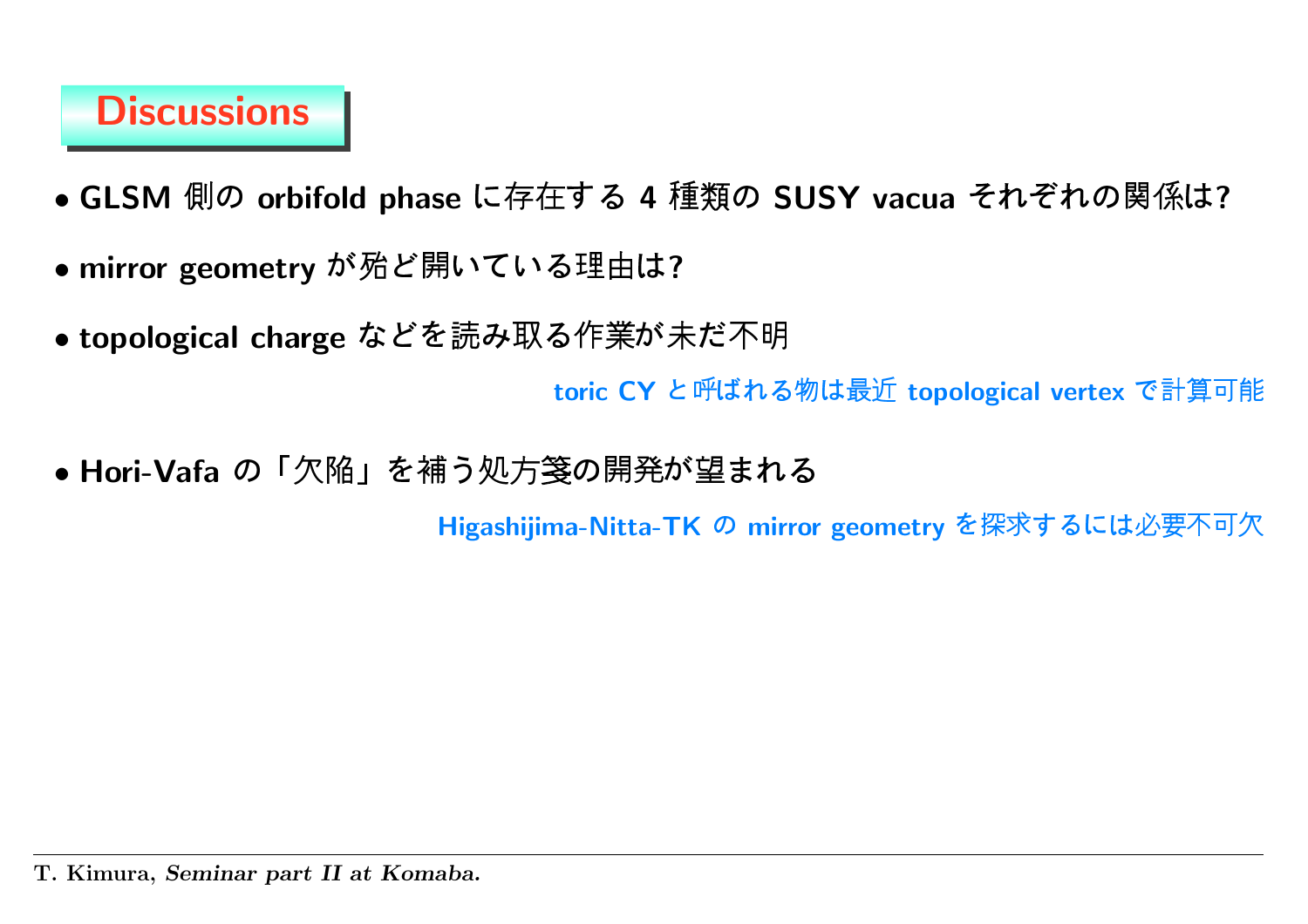#### Hori-Vafa の「欠陥」とは · · ·



topological A-twisted sector only  $\rightarrow$  How about B-sector?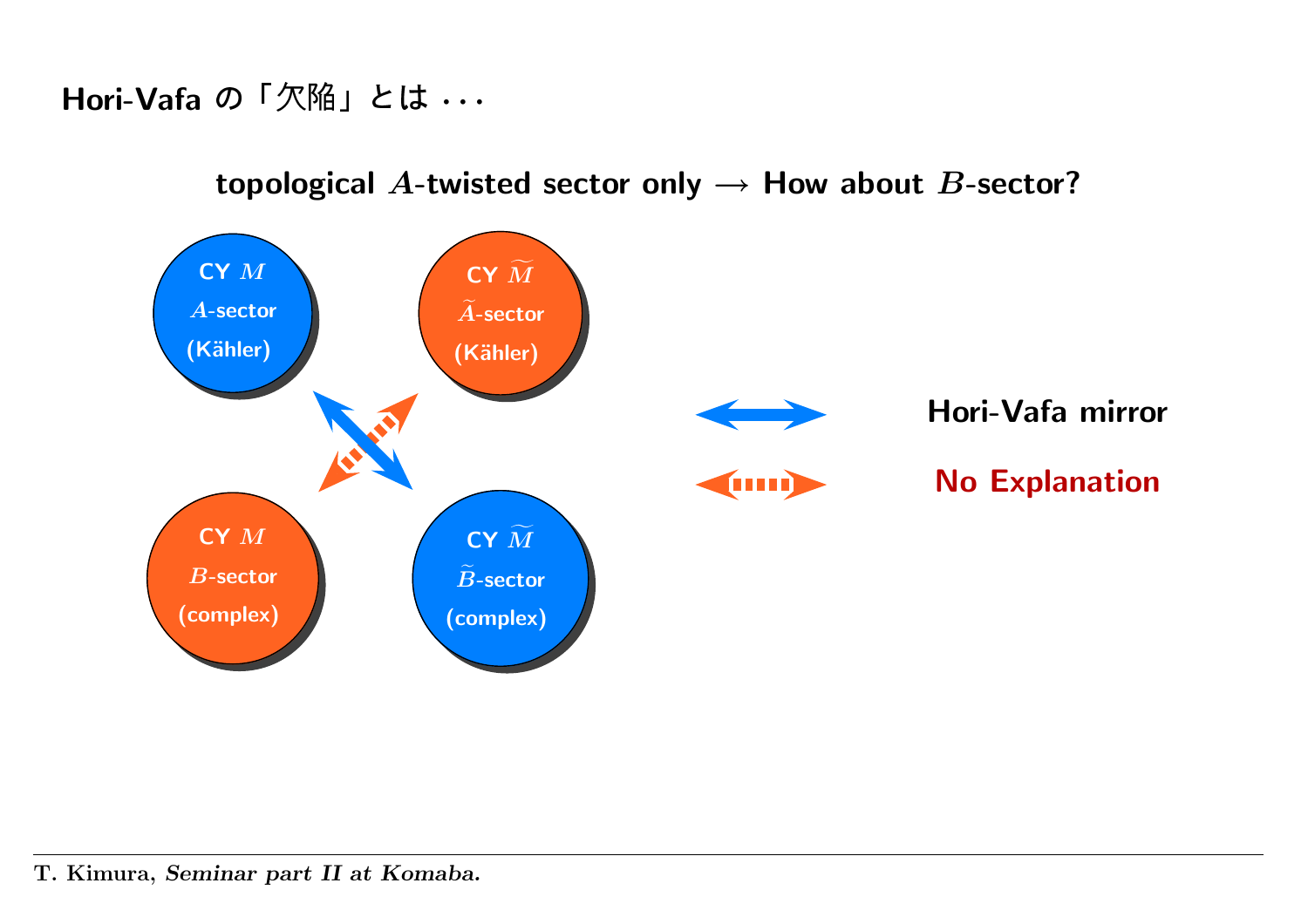Hori-Vafa の未解決部分の例: resolved/deformed conifold



deformed conifold: deformation of complex moduli<br>resolved conifold: deformation of Kähler moduli